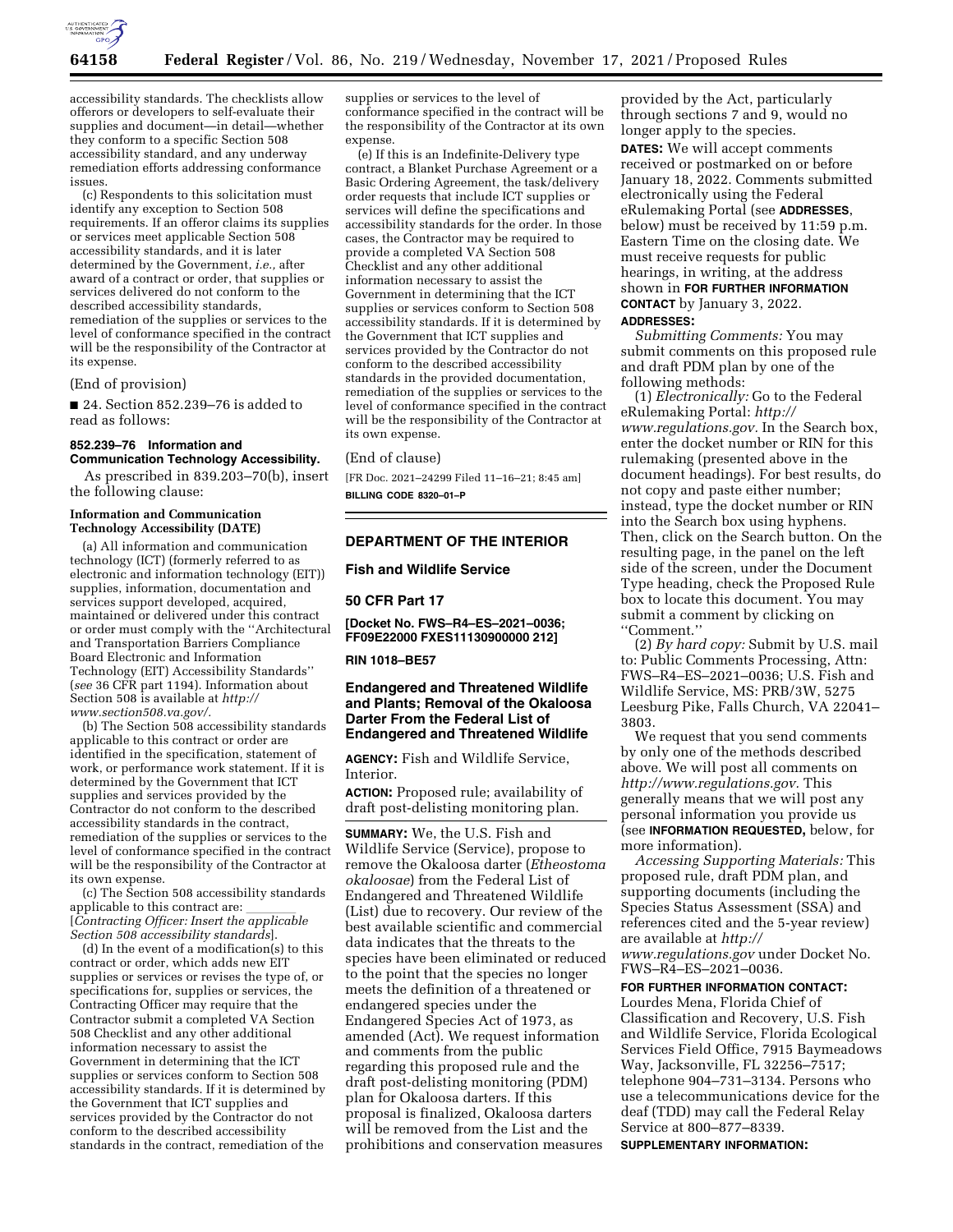## **Executive Summary**

*Why we need to publish a rule.*  Section 4 of the Act and its implementing regulations (50 CFR part 424) set forth the procedures for listing species, reclassifying species, or removing species from the Federal Lists of Endangered and Threatened Wildlife and Plants. In the case of any proposed rule to list, reclassify, or delist a species, we must publish a notice of such proposal in the **Federal Register**. Therefore, in order to remove Okaloosa darters from the List, we must publish a proposed rule.

*What this document does.* This action proposes to remove Okaloosa darters from the List of Endangered and Threatened Wildlife (*i.e.,* ''delist'' the species) based on its recovery.

*The basis for our action.* Under the Act, we may determine that a species is an endangered species or a threatened species based on any of five factors: (A) The present or threatened destruction, modification, or curtailment of its habitat or range; (B) overutilization for commercial, recreational, scientific, or educational purposes; (C) disease or predation; (D) the inadequacy of existing regulatory mechanisms; or (E) other natural or manmade factors affecting its continued existence.

The determination to delist a species must be based on an analysis of the same factors. Under the Act and our implementing regulations at 50 CFR 424.11, we may delist a species if the best available scientific and commercial data indicate that: (1) The species is extinct; (2) the species does not meet the definition of an endangered species or a threatened species when considering the five factors listed above; or (3) the listed entity does not meet the statutory definition of a species. Here, we have determined that Okaloosa darters should be proposed for delisting under the Act because, based on an analysis of the five listing factors, it has recovered and no longer meets the definition of an endangered or threatened species.

#### **Information Requested**

We intend that any final action resulting from this proposed rule will be based on the best scientific and commercial data available and be as accurate and as effective as possible. Therefore, we request comments and information from the public, other concerned governmental agencies (including but not limited to State and Federal agencies and city or county governments), Native American Tribes, the scientific community, industry, or any other interested party concerning this proposed rule.

We particularly seek comments on: (1) Information concerning the biology and ecology of the Okaloosa darter;

(2) Relevant data concerning presence or absence of current or future threats to the Okaloosa darter and its habitat;

(3) Information regarding management plans or other mechanisms that provide protection to the Okaloosa darter and its habitat;

(4) Information on the potential for changes in precipitation levels and air and water temperatures to affect the Okaloosa darter due to changes in the climate or other reasons; and

(5) The draft PDM plan and the methods and approach described.

Please include sufficient information with your submission (such as scientific journal articles or other publications) to allow us to verify any scientific or commercial information you include.

Please note that submissions merely stating support for, or opposition to, the action under consideration without providing supporting information, although noted, will not be considered in making a determination, as section 4(b)(1)(A) of the Act directs that determinations as to whether any species is an endangered or a threatened species must be made ''solely on the basis of the best scientific and commercial data available.''

You may submit your comments and materials concerning this proposed rule by one of the methods listed in **ADDRESSES**. We request that you send comments only by the methods described in **ADDRESSES**.

If you submit information via *[http://](http://www.regulations.gov) [www.regulations.gov,](http://www.regulations.gov)* your entire submission—including any personal identifying information—will be posted on the website. If your submission is made via a hardcopy that includes personal identifying information, you may request at the top of your document that we withhold this information from public review. However, we cannot guarantee that we will be able to do so. We will post all hardcopy submissions on *[http://www.regulations.gov.](http://www.regulations.gov)* 

Comments and materials we receive, as well as supporting documentation we used in preparing this proposed rule, will be available for public inspection on *[http://www.regulations.gov.](http://www.regulations.gov)* 

Because we will consider all comments and information we receive during the comment period, our final determinations may differ from this proposal. Based on the new information we receive (and any comments on that new information), we may conclude that the species should remain listed as threatened.

# *Public Hearing*

Section 4(b)(5) of the Act provides for a public hearing on this proposal, if requested. Requests must be received by the date specified in **DATES**. Such requests must be sent to the address shown in **FOR FURTHER INFORMATION CONTACT**. We will schedule a public hearing on this proposal, if requested, and announce the date, time, and place of the hearing, as well as how to obtain reasonable accommodations, in the **Federal Register** and local newspapers at least 15 days before the hearing. For the immediate future, we will provide these public hearings using webinars that will be announced on the Service's website, in addition to the **Federal Register**. The use of these virtual public hearings is consistent with our regulations at 50 CFR  $424.16(c)(3)$ .

### **Previous Federal Actions**

On June 4, 1973, we published a final rule in the **Federal Register** (38 FR 14678) listing Okaloosa darters as endangered under the Endangered Species Conservation Act (Pub. L. 91– 135) due to its extremely limited range, habitat degradation, and apparent competition from a possibly introduced related species, the brown darter *(Etheostoma edwini).* A 5-year status review was conducted in 2007 (USFWS 2007, entire), and we recommended downgrading the species' classification to threatened as a result of substantial reduction in threats to the species, significant habitat restoration in most of the species' range, and a stable or increasing trend of Okaloosa darters in all stream systems. We reclassified Okaloosa darters as threatened under the Act on April 1, 2011, and established a rule under section 4(d) to further provide for its conservation (76 FR 18087); the section 4(d) rule is at 50 CFR 17.44(bb). On August 6, 2018, we initiated a 5-year review for Okaloosa darters (83 FR 38320). This proposed rule also serves as our 5-year review.

#### **Supporting Documents**

A species status assessment (SSA) team prepared an SSA report for Okaloosa darters (USFWS, 2019, entire). The SSA team was composed of Service biologists, in consultation with other species experts. The SSA report represents a compilation of the best scientific and commercial data available concerning the status of the species, including the impacts of past, present, and future factors (both negative and beneficial) affecting the species. In accordance with our joint policy on peer review published in the **Federal Register** on July 1, 1994 (59 FR 34270),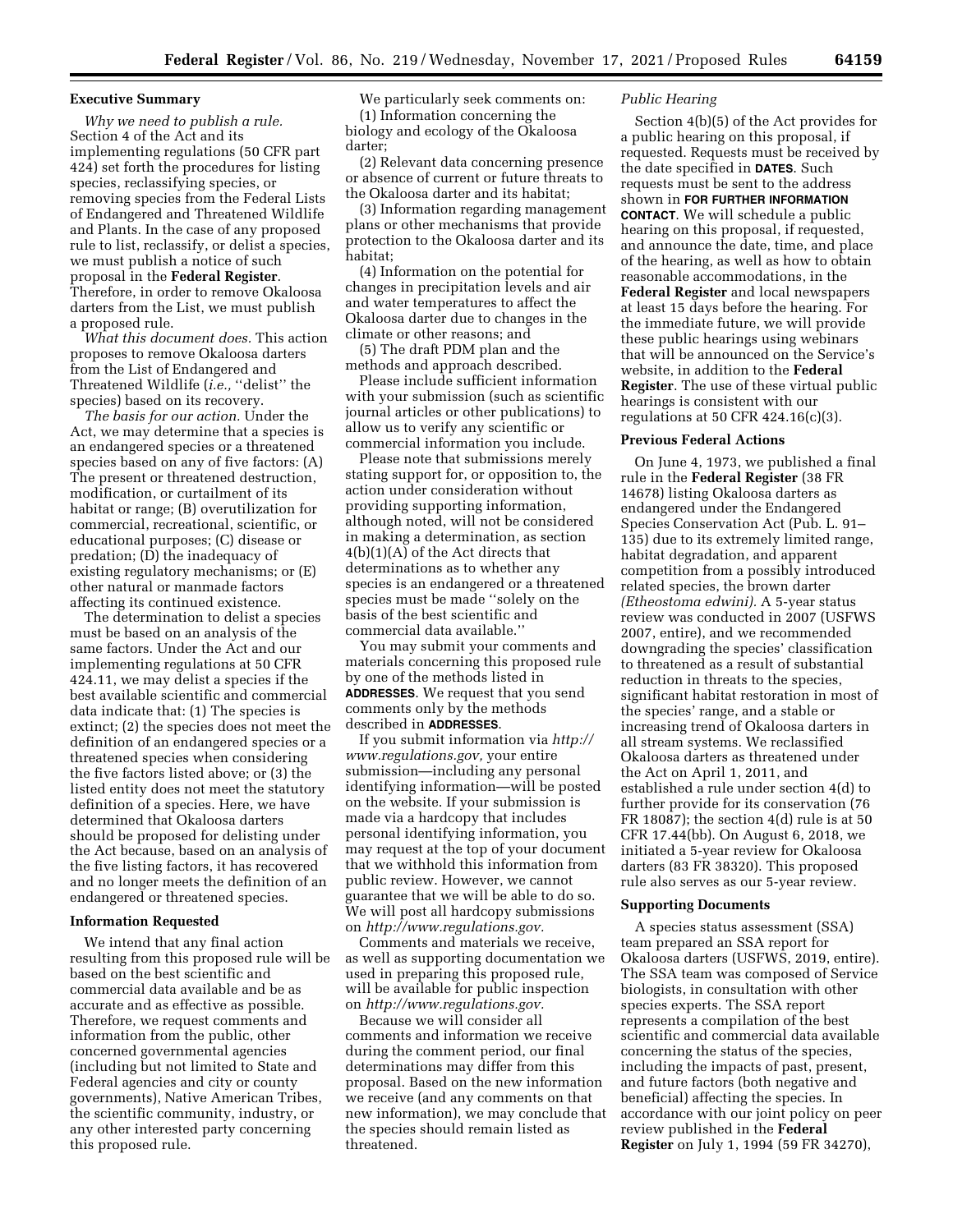and our August 22, 2016, memorandum updating and clarifying the role of peer review of listing actions under the Act, we sought the expert opinions of six appropriate specialists regarding the SSA. The Service received two responses.

### **Background**

The Okaloosa darter is a small (maximum size 49 millimeters (mm), 1.93 inches (in)) percid fish. General body coloration varies from red-brown to green-yellow dorsally, and lighter ventrally, although breeding males have a bright orange submarginal stripe on the first dorsal fin (Burkhead et al. 1992, p. 23). The Okaloosa darter is a member of Order Perciformes, Family Percidae and is a distinct species within the genus *Etheostoma* (Burkhead et al. 1992, p. 23), although it remains uncertain as to which subgenus this species belongs (*e.g.,* Song et al. 1998 pp. 348–351; Smith et al. 2014 pp. 259–260).

The Okaloosa darter is a narrow endemic, known to occur in only the tributaries and main channels of six clear stream systems that drain into three Choctawhatchee Bay bayous (Toms, Boggy, and Rocky) in Walton and Okaloosa Counties in northwest Florida: Toms, Turkey, Mill, Swift, Deer Moss (formerly known as East Turkey or Turkey Bolton), and Rocky Creeks. Approximately 90 percent of the 457 square-kilometer (176-square-mile) watershed drainage area that historically supported Okaloosa darters is Federal property under the management of Eglin Air Force Base (Eglin AFB), including about 98.7 percent of the stream length in the current range of the Okaloosa darter. Eglin AFB encompasses the headwaters of all six of these drainages, and the remainder of these streams flow out of Eglin AFB into the urban complex of the cities of Niceville and Valparaiso (USAF 2017c, p. 3–1; 76 FR 18088, April 1, 2011).

The Okaloosa darter's breeding season extends from late March through October, although it usually peaks in April. Spawning pairs attach small numbers of eggs to vegetation, woody debris, and root mats (Collete and Yerger 1962, p. 226; Burkhead et al. 1994, p. 81); however, little is known about larval development (Burkhead et al. 1992, p. 26). Okaloosa darter spawn in the morning hours (Burkhead et al. 1992, p. 26), although courtship displays have also been observed late in the afternoon (Jelks 2018, pers. comm.). During courtship, a male will follow a single female and fertilize eggs as she deposits them singly among vegetation, roots, or woody detritus. Males will spawn with several females. As with

most darters, fecundity is low (Burkhead et al. 1992, p. 26). A mean of 76 total ova (eggs) and 29 mature ova were found in 201 female Okaloosa darters, although these numbers may underrepresent annual fecundity as their prolonged spawning season is an indication of fractional spawning (eggs develop and mature throughout the spawning season) (Ogilvie 1980, p. 4; 76 FR 18088, April 1, 2011).

Longleaf pine–wiregrass–red oak sandhill communities dominate the vegetation landscape in Okaloosa darter watersheds. These areas are characterized by high sand ridges where soil nutrients are low and woodland fire is a regular occurrence. Where water seeps from these hills, acid bog communities develop, consisting of sphagnum moss (*Sphagnum* sp.), pitcher plants (*Sarracenia* sp.), and other plants adapted to low-nutrient soils. In other areas, the water emerges from seepage springs directly into clear flowing streams where variation of both temperature and flow is moderated by the deep layers of sand. The streams support a mixture of bog moss *(Mayaca fluviatilis),* bulrush *(Schoenoplectus etuberculatus),* golden club *(Orontium aquaticum),* bur-reed *(Sparganium americanum),* pondweed *(Potamogeton diversifolius),* spikerush (*Eleocharis* sp.), and other aquatic and emergent plants. Okaloosa darters typically inhabit the margins of moderate- to fast-flowing streams where detritus (organic matter, including leaves, twigs, and sticks), root mats, and vegetation are present (Burkhead et al. 1992, p. 25; 76 FR 18088, April 1, 2011). They are rarely found in areas with no current or in open sandy areas in the middle of the stream channel. Creeks with Okaloosa darters have temperatures ranging from 7 to 22 degrees Celsius (°C) (44 to 72 degrees Fahrenheit (°F)) in the winter to 22 to 29 °C (72 to 84 °F) in the summer (Mettee and Crittenden 1977, p. 5; Tate 2018, pers. comm.; Jelks 2018, pers. comm). Overhead canopies range from open to fully closed depending on stream width and fire history (Jordan 2018, pers. comm.). Okaloosa darter thrive in reaches with relatively open canopies, likely due to either increased abundance of submerged vegetation that is used preferentially for spawning or increased secondary production of insect prey (Ingram 2018, p. 11).

Okaloosa darter abundance has been quantified by visual census at multiple sites annually since 1995. Densities in 1995 averaged 1.2 ( $\pm$  0.8;  $\pm$  1 standard deviation) Okaloosa darter per meter (3.28 feet) of stream length. In 2005, a rangewide survey estimated the species' population size at 822,500 (95 percent

Confidence Interval 662,916 to 1,058,009). A repeat rangewide survey in 2014 indicated that overall abundance declined by about 24 percent from 2005 (Jordan and Jelks 2018, pp. 10–11). However, 2005 was an unusually good year for Okaloosa darter, and the 2014 estimates reflect some declines associated with dense canopy cover.

A thorough review of the taxonomy, life history, ecology, and overall viability of Okaloosa darters is presented in the SSA report (USFWS 2019, entire; available at *[https://](https://www.fws.gov/southeast/) [www.fws.gov/southeast/](https://www.fws.gov/southeast/)* and at *[http://](http://www.regulations.gov) [www.regulations.gov](http://www.regulations.gov)* under Docket No. FWS–R4–ES–2021–0036).

# **Recovery**

Section 4(f) of the Act directs us to develop and implement recovery plans for the conservation and survival of endangered and threatened species unless we determine that such a plan will not promote the conservation of the species. Under section 4(f)(1)(B)(ii), recovery plans must, to the maximum extent practicable, include objective, measurable criteria which, when met, would result in a determination, in accordance with the provisions of section 4 of the Act, that the species be removed from the List.

Recovery plans provide a roadmap for us and our partners on methods of enhancing conservation and minimizing threats to listed species, as well as measurable criteria against which to evaluate progress towards recovery and assess the species' likely future condition. However, they are not regulatory documents and do not substitute for the determinations and promulgation of regulations required under section 4(a)(1) of the Act. A decision to revise the status of a species, or to delist a species, is ultimately based on an analysis of the best scientific and commercial data available to determine whether a species is no longer an endangered species or a threatened species, regardless of whether that information differs from the recovery plan. There are many paths to accomplishing recovery of a species, and recovery may be achieved without all of the criteria in a recovery plan being fully met. For example, one or more criteria may be exceeded while other criteria may not yet be accomplished. In that instance, we may determine that the threats are minimized sufficiently and that the species is robust enough that it no longer meets the definition of an endangered species or a threatened species. In other cases, we may discover new recovery opportunities after having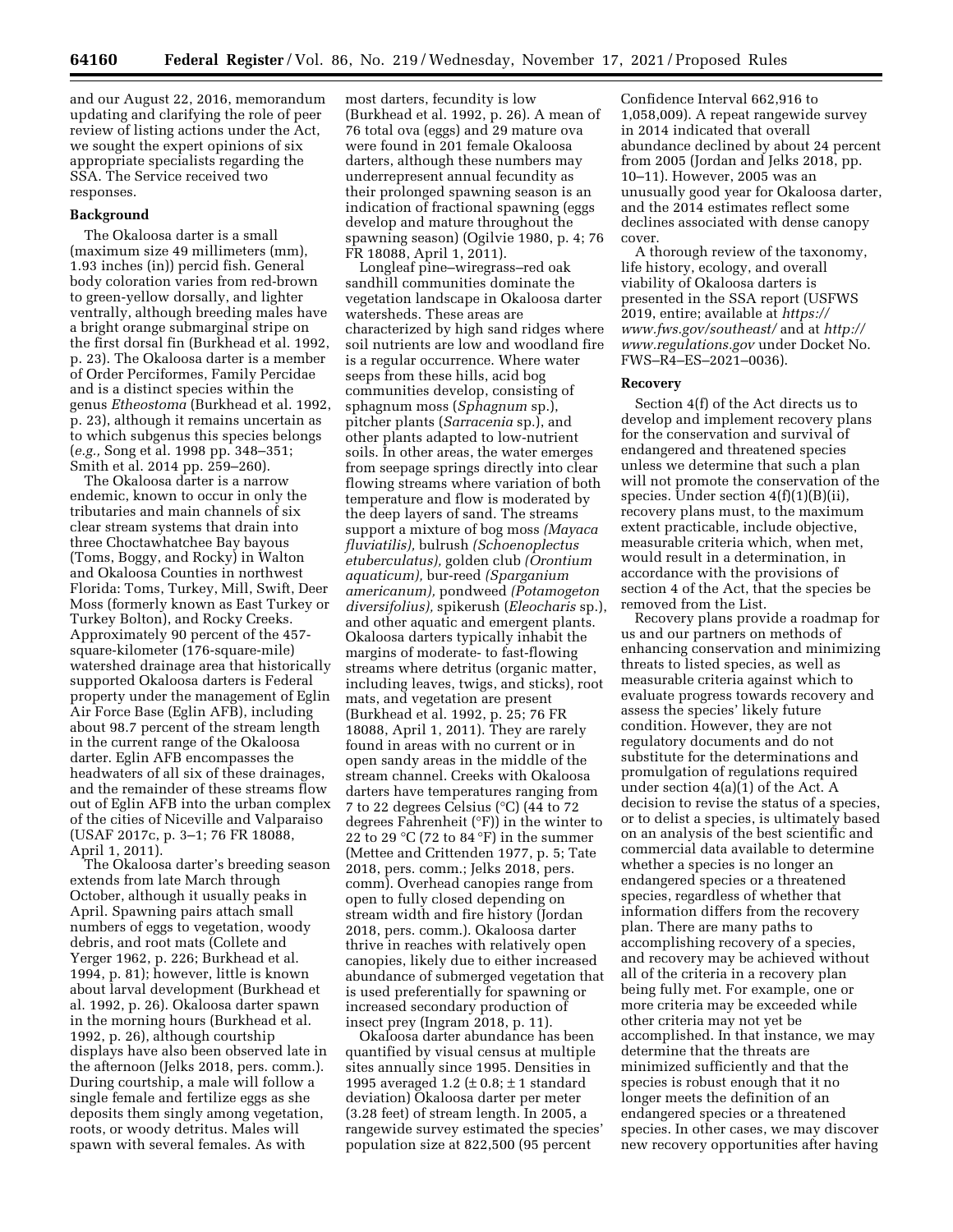finalized the recovery plan. Parties seeking to conserve the species may use these opportunities instead of methods identified in the recovery plan. Likewise, we may learn new information about the species after we finalize the recovery plan. The new information may change the extent to which existing criteria are appropriate for identifying recovery of the species. The recovery of a species is a dynamic process requiring adaptive management that may, or may not, follow all of the guidance provided in a recovery plan.

The objective of the Okaloosa darter recovery plan is to restore and protect habitat and stream ecosystems so that Okaloosa darters may be initially downlisted (which occurred in 2011) and eventually delisted. The Okaloosa darter is a narrow endemic that occupies the unique habitats of only six stream systems. Recovery objectives are focused on habitats within their historical range. The recovery plan states that Okaloosa darters will be considered for delisting when:

1. (a) All downlisting criteria have been met; (b) historical habitat of all six streams has been restored to support viable populations of Okaloosa darters (including degraded sections of Mill, Swift, and Tom Creeks); (c) erosion at clay pits, road crossings, and steep slopes has been minimized to the extent that resembles historical predisturbance condition; (d) longleaf restoration and watershed management practices on Eglin AFB are in effect; (e) natural, historical flow regimes are maintained; and (f) water quality and riparian habitat have been significantly improved and maintained.

2. (a) Cooperative and enforceable agreements are in place to protect habitat and water quality and quantity for the historical range outside of Eglin AFB; and (b) management plans that protect and restore habitat and water quality and quantity have been effective and are still in place for the 90 percent of the historical range currently managed by Eglin AFB.

3. Okaloosa darter populations at monitoring sites consist of two or more age-classes and remain stable or increasing in all six streams over a period of 20 consecutive years.

4. No foreseeable threats exist that would impact the survival of this species (assumes military mission is compatible).

#### *Recovery Plan Implementation*

The following discussion summarizes the recovery criteria and information on recovery actions that have been implemented under each delisting criterion.

## Recovery Criteria

*Delisting Criterion #1:* All reclassification criteria have been met. (This criterion has been met.)

*Delisting Criterion #2:* Restore and protect habitat in the six Okaloosa darter stream watersheds.

The Okaloosa darter is naturally restricted in distribution to six streams, of which about 90 percent of the basins are on Eglin AFB and the remaining 10 percent in the Niceville and Valparaiso municipal area. Because of the specific habitat requirements and limited distribution of the darter, habitat that is essential for spawning, rearing, feeding, and cover needs to be restored and protected to prevent the species from declining irreversibly and to recover the species.

Much progress has been made towards actions identified for Okaloosa darters under this criterion since the species was downlisted from endangered to threatened. Erosion into the streams has been reduced to background levels, nearly all fish passage barriers on Eglin AFB have been removed, several projects have been completed to restore and reconnect stream habitat, and conservation agreements with local landowners have been put in place on private lands to protect stream and floodplain habitat. The Eglin AFB erosion control program, habitat restoration programs, and habitat protections agreed to by private landowners have improved habitat for Okaloosa darters sufficient to partially meet this criterion.

*Delisting Criterion #3:* Erosion at clay pits, road crossings, and steep slopes has been minimized to the extent that resemble historical pre-disturbance condition. (This criterion is partially fulfilled and progress is ongoing.)

*Delisting Criterion #4:* Longleaf restoration and watershed management practices on the Eglin AFB are in effect. (This criterion is largely fulfilled. Both longleaf and watershed management practices are in effect on Eglin AFB.)

*Delisting Criterion #5:* Natural, historical flow regimes are maintained. (This criterion has been met.)

*Delisting Criterion #6:* Water quality and riparian habitat have been significantly improved and maintained. (This criterion is partially fulfilled, and progress is ongoing.)

*Delisting Criterion #7:* Cooperative and enforceable agreements are in place to protect habitat and water quality and quantity for the historical range outside of Eglin AFB ((2)(a), above), and management plans that protect and restore habitat and water quality and quantity have been effective and are still in place for the 90 percent of the historical range currently managed by Eglin AFB  $((2)(b)$ , above).

About 90 percent of the 51,397 hectares  $(127,000$  acres) that represent the drainage basins of darter streams are managed by Eglin AFB. Eglin AFB will continue to include management for Okaloosa darters in the Eglin AFB's Integrated Natural Resources Management Plan (INRMP), changes to which are reviewed and approved by both the Service and the Florida Fish and Wildlife Conservation Commission (FWC) as specified under the Sikes Act. Eglin AFB has no plans to remove management from the INRMP or limit management within Okaloosa darter watersheds (Tate 2020, pers. comm.). In fact, Eglin AFB is working with the Service to shift prescribed fire management to reduce canopy cover in Okaloosa darter streams to further bolster darter numbers and stabilize monitoring sites with observed declines. Additionally, Eglin AFB has placed protective buffers on Okaloosa darter streams to prevent land use changes and management actions that might adversely affect Okaloosa darters or their habitat, thus protecting 90 percent of the darter's watershed area from impacts (Felix 2020, pers. comm.).

Outside the Eglin AFB boundary, the remaining 485.6 hectares (1,200 acres) of Okaloosa darter habitat are situated in the Niceville–Valparaiso urban complex. Okaloosa darters are found at reduced levels or absent from much of this area. Current stream impacts include erosion, non-point discharge of nutrients and pollutants, impoundment, alteration of flow, and culverting. Conservation agreements and habitat buffering on private property further prevent adverse impacts to an additional 3–4 percent of the potential range (Ruckel Properties 2018, entire). In total, 90–95 percent of the watershed area has established protections, and monitoring will ensure this criterion continues to be met.

*Delisting Criterion #8:* Management plans that protect and restore habitat and water quality and quantity have been effective and are still in place for the 90 percent of the historical range currently managed by Eglin AFB. (This criterion is largely fulfilled through Eglin's 2007 INRMP.)

*Delisting Criterion #9:* Okaloosa darter populations at monitoring sites consist of two or more age-classes and remain stable or increasing in all six streams over a period of 20 consecutive years.

Monitoring for Okaloosa darters has been conducted annually at 21 core sites distributed throughout the range since 1995. In 2005, 2014, and 2020,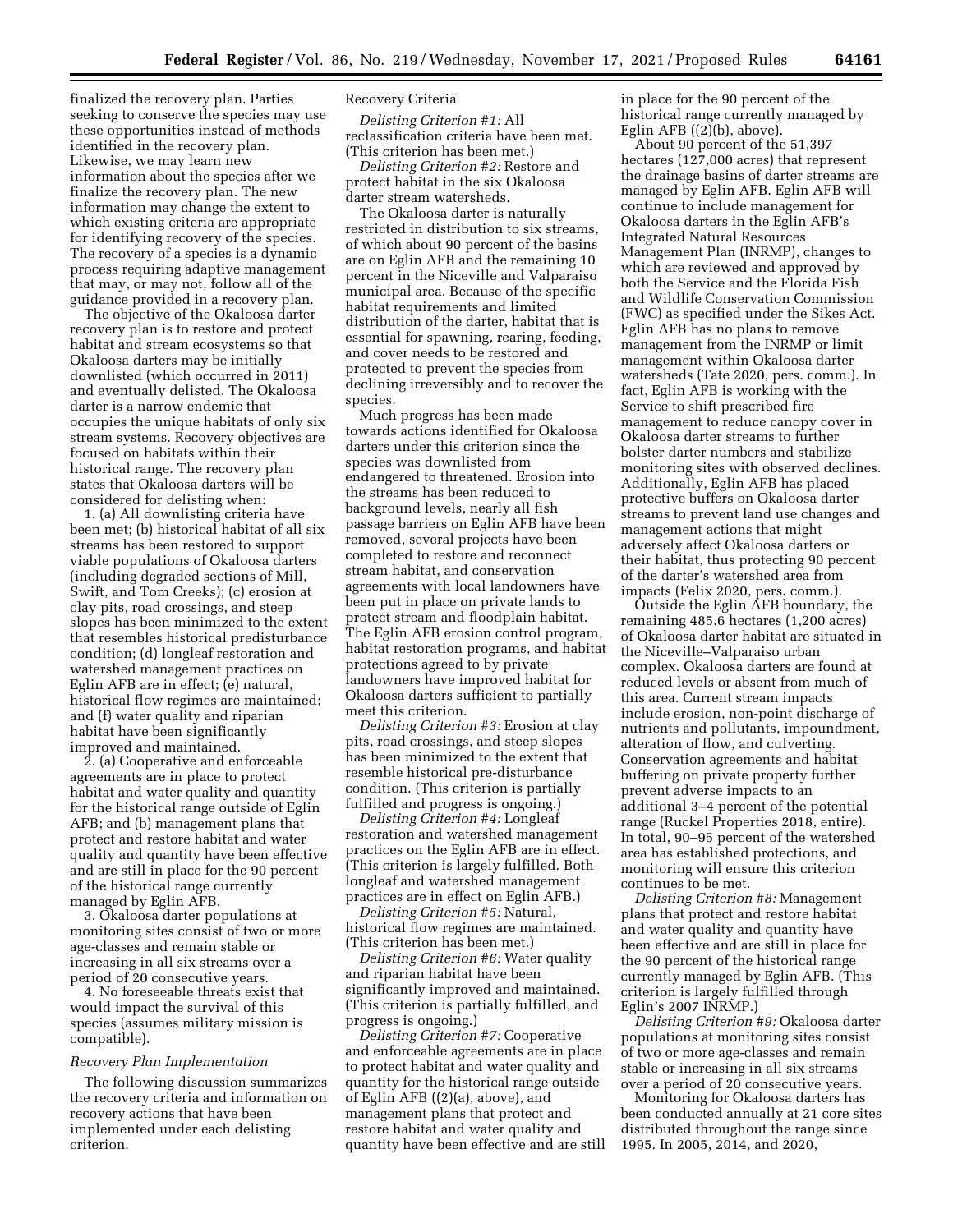expanded monitoring efforts of 58 sites were conducted to estimate the population size and inform the status review and species status assessment. Additional monitoring has been conducted to support specific research projects. In general, Okaloosa darter numbers increased in the late 1990's through early 2000's, at which time declines were observed at a subset of sites (Jordan and Jelks 2020). Multiple year classes have been recorded in each of the six watersheds in all years of study, regardless of declines (Jordan and Jelks 2020). Although declines have been identified in portions of the range, the majority of the declines could be associated with dense canopy cover limiting vegetation and primary productivity in the stream (Jordan and Jelks 2020). Eglin AFB natural resource managers are working to shift habitat management activities like prescribed fire, vegetative spraying, or mechanical timber stand improvement to limit excessive riparian growth along Okaloosa darter streams. Monitoring data will continue to be collected and used to assess and inform management actions in Okaloosa darter watersheds.

Regardless of declines, the overall population estimate for Okaloosa darters was greater than 500,000 individuals in 2020 (Jordan and Jelks 2020) and rangewide densities generally remain above 2 darters per meter of inhabited stream (Jordan and Jelks 2020), which is approximately 90% of the species' historic range. Maintaining multiple viable populations substantially reduces the risk of species extinction, and future scenario modelling suggests that resiliency and redundancy will persist into the foreseeable future (USFWS 2019). This criterion has been fully met.

*Delisting Criterion #10:* No foreseeable threats exist that would impact the survival of this species.

Potential future threats to the Okaloosa darter are to its habitat, particularly in three of the smaller basins: Mill Creek, Swift Creek, and Deer Moss Creek. Human activity has degraded physical and chemical habitat quality in these basins, though only the Deer Moss Creek population exhibits declines. Mill Creek is almost entirely within the Eglin AFB golf course, who sponsored a major stream restoration in 2007 that nearly doubled the inhabited stream in this watershed. The golf course has also implemented best management practices (BMPs) for herbicide and pesticide application that limit impacts to Mill Creek. The lower portions of Swift Creek are nearly completely urbanized, but our models show that the planned restoration of College Pond would nearly double the

population size. Stream restoration at College Pond would not only add substantial habitat to the watershed, it would also remove a fish passage barrier to multiple tributaries that are currently unoccupied by Okaloosa darters. Eglin AFB is currently working with USFWS, FWC, and community partners to begin engineering designs for this project.

The portions of Deer Moss Creek outside Eglin AFB are currently subject to development pressure; however, during the FWC endangered species permit process, developments and other actions must show a net benefit to the species before approval by the State. In the case of Deer Moss Creek, a conservation plan was developed that prevents construction in all wetlands and an upland buffer, requires bridges that completely span all wetlands, and requires the removal of two fish passage barriers within the watershed, among other provisions (Ruckel Properties, 2014). In addition to protections from urbanization in lower Deer Moss Creek, the Niceville wastewater treatment facility was upgraded in 2010 to reduce nutrients in sprayfield effluent. Recent studies at Eglin AFB have found that groundwater transport in the Deer Moss Creek watershed is approximately 12–18 years (Landmeyer 2020, unpublished data), so the water quality in the stream should improve over time.

Because the range of the Okaloosa darter is almost entirely on Federal lands, nearly all actions in this area were subject to the interagency cooperation requirements of section 7. Following delisting, the protections under section 7 will no longer apply; however, Eglin AFB plans to maintain protections for the Okaloosa darter by maintaining a buffer around Okaloosa darter streams during infrastructure and mission planning, developing enhanced BMPs to limit erosion during construction projects and continue monitoring stream health (Felix 2020, pers. comm.). Additionally, any action on Federal or private lands that impact wetlands would require permits under the Clean Water Act. Eglin protection and restoration of Okaloosa darter streams is a substantial component of natural resources management on Eglin AFB. Approximately 90 percent of the species' range is under the management of Eglin AFB; urbanization will have little to no future effect. Because Okaloosa darters occur in multiple stream systems, which provides redundancy, and no long-term threats are presently impacting Okaloosa darters at the species level in the foreseeable future, this criterion has been met.

# **Regulatory and Analytical Framework**

Section 4 of the Act (16 U.S.C. 1533) and its implementing regulations (50 CFR part 424) set forth the procedures for determining whether a species is an endangered species or a threatened species. The Act defines an endangered species as a species that is ''in danger of extinction throughout all or a significant portion of its range,'' and a threatened species as a species that is ''likely to become an endangered species within the foreseeable future throughout all or a significant portion of its range.'' The Act requires that we determine whether any species is an endangered species or a threatened species because of any of the following factors:

(A) The present or threatened destruction, modification, or curtailment of its habitat or range;

(B) Overutilization for commercial, recreational, scientific, or educational purposes;

(C) Disease or predation;

(D) The inadequacy of existing regulatory mechanisms; or

(E) Other natural or manmade factors affecting its continued existence.

These factors represent broad categories of natural or human-caused actions or conditions that could have an effect on a species' continued existence. In evaluating these actions and conditions, we look for those that may have a negative effect on individuals of the species, as well as other actions or conditions that may ameliorate any negative effects or may have positive effects.

We use the term ''threat'' to refer in general to actions or conditions that are known to or are reasonably likely to negatively affect individuals of a species. The term "threat" includes actions or conditions that have a direct impact on individuals (direct impacts), as well as those that affect individuals through alteration of their habitat or required resources (stressors). The term ''threat'' may encompass—either together or separately—the source of the action or condition or the action or condition itself.

However, the mere identification of any threat(s) does not necessarily mean that the species meets the statutory definition of an ''endangered species'' or a ''threatened species.'' In determining whether a species meets either definition, we must evaluate all identified threats by considering the expected response by the species, and the effects of the threats—in light of those actions and conditions that will ameliorate the threats—on an individual, population, and species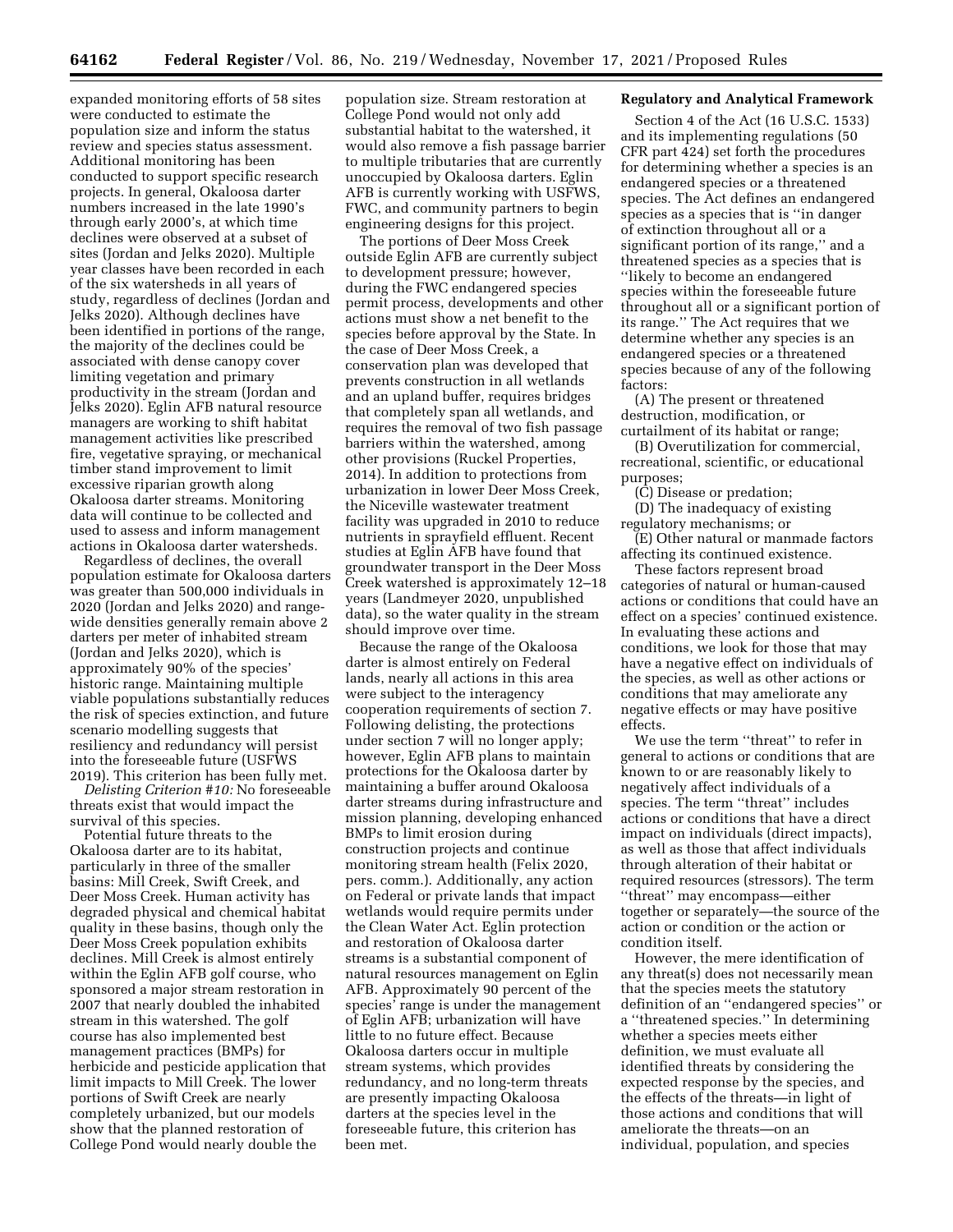level. We evaluate each threat and its expected effects on the species, then analyze the cumulative effect of all of the threats on the species as a whole. We also consider the cumulative effect of the threats in light of those actions and conditions that will have positive effects on the species, such as any existing regulatory mechanisms or conservation efforts. The Secretary determines whether the species meets the definition of an ''endangered species'' or a ''threatened species'' only after conducting this cumulative analysis and describing the expected effect on the species now and in the foreseeable future.

The Act does not define the term ''foreseeable future,'' which appears in the statutory definition of ''threatened species.'' Our implementing regulations at 50 CFR 424.11(d) set forth a framework for evaluating the foreseeable future on a case-by-case basis. The term foreseeable future extends only so far into the future as the Service can reasonably determine that both the future threats and the species' responses to those threats are likely. In other words, the foreseeable future is the period of time in which we can make reliable predictions. ''Reliable'' does not mean ''certain''; it means sufficient to provide a reasonable degree of confidence in the prediction. Thus, a prediction is reliable if it is reasonable to depend on it when making decisions.

It is not always possible or necessary to define foreseeable future as a particular number of years. Analysis of the foreseeable future uses the best scientific and commercial data available and should consider the timeframes applicable to the relevant threats and to the species' likely responses to those threats in view of its life-history characteristics. Data that are typically relevant to assessing the species' biological response include speciesspecific factors such as lifespan, reproductive rates or productivity, certain behaviors, and other demographic factors. In the discussion of threats and the species' response to those threats that follows, we include, where possible, either a qualitative or quantitative assessment of the timing of the threats and species' responses to those threats.

#### *Analytical Framework*

The SSA report documents the results of our comprehensive biological review of the best scientific and commercial data regarding the status of the species, including an assessment of the potential stressors to the species. The SSA report does not represent a decision by the Service on whether the species should

be proposed for delisting. However, it does provide the scientific basis that informs our regulatory decisions, which involve the further application of standards within the Act and its implementing regulations and policies. In this section, we summarize the key conclusions from the SSA report; the full SSA report can be found on the Southeast Region website at *[https://](https://www.fws.gov/southeast/) [www.fws.gov/southeast/](https://www.fws.gov/southeast/)* and at *[http://](http://www.regulations.gov) [www.regulations.gov](http://www.regulations.gov)* under Docket No. FWS–R4–ES–2021–0036.

To assess the Okaloosa darter's viability, we used the three conservation biology principles of resiliency, representation, and redundancy (Shaffer and Stein 2000, pp. 306–310). Briefly, resiliency describes the ability of the species to withstand environmental and demographic stochasticity (for example, wet or dry, warm or cold years), redundancy supports the ability of the species to withstand catastrophic events (for example, droughts, large pollution events), and representation supports the ability of the species to adapt over time to long-term changes in the environment (for example, climate changes). In general, the more redundant and resilient a species is, and the more representation it has, the more likely it is to sustain populations over time, even under changing environmental conditions. Using these principles, we identified the species' ecological requirements for survival and reproduction at the individual, population, and species levels, and described the beneficial and risk factors influencing the species' viability.

The SSA process can be categorized into three sequential stages. During the first stage, we evaluated individual species' life-history needs. The next stage involved an assessment of the historical and current condition of the species' demographics and habitat characteristics, including an explanation of how the species arrived at its current condition. The final stage of the SSA involved making predictions about the species' responses to positive and negative environmental and anthropogenic influences. Throughout all of these stages, we used the best available information to characterize viability as the ability of a species to sustain populations in the wild over time. We use this information to inform our regulatory decision.

## **Summary of Threats and Conservation Measures That Affect the Species**

In this discussion, we review the biological condition of the species and its resources, and the threats that influence the species' current and future condition, in order to assess the species'

overall viability and the risks to that viability.

Stressors to Okaloosa darter stem from two main sources: Land use and management practices on Eglin AFB and urbanization around the lower reaches of streams outside of Eglin AFB. Urbanization is the greatest threat to Okaloosa darter, as development leads to pollution, erosion, and sedimentation, altered water flows, and dispersal barriers through multiple pathways. Land use and management practices such as road building, timber harvesting, and fire suppression can affect abundance of Okaloosa darter on Eglin AFB. The effects of a changing climate, such as increasing stream temperatures, could become a threat to Okaloosa darters throughout their geographic range in the future; however, the degree and magnitude of any impacts are uncertain at this time. Impending development along Deer Moss Creek would likely be completed in 20 years; however, a conservation plan is in place to minimize impacts to Deer Moss Creek.

## *Sedimentation and Erosion*

Sediment loading is perhaps the primary factor continuing to impact Okaloosa darter. The primary sources of sediment to aquatic ecosystems on Eglin AFB are: accelerated streamside erosion, borrow pits (areas where clay, sand, or gravel are removed for use at other locations), developed areas, weapon test ranges, silviculture, and roads (Rainer et al. 2005, p. 1–1). Sedimentation can result from unpaved roads, road crossings, road or development projects (*e.g.,* solar power grids), and can also result from poor stormwater control or runoff during heavy, localized rains. Even though the species has been impacted by these threats, the current population estimate is approximately 1.2 million darters across its range.

Management for Okaloosa darters is outlined in Eglin AFB's INRMP, which includes specific goals and objectives to improve Okaloosa darter habitat, and Eglin AFB has demonstrated a commitment to recovery of the species. Therefore, management and other conservation actions are much more likely to occur on Eglin AFB than surrounding properties (USFWS 2007, p. 5). These streams on Eglin AFB flow mostly through forested, natural settings, whereas off-installation, they interface mostly with urban and suburban areas. Eglin AFB personnel have implemented this effective habitat restoration program to control erosion from roads, borrow pits, and cleared test ranges. Since 1995, Eglin AFB personnel have restored 317 sites covering 196.2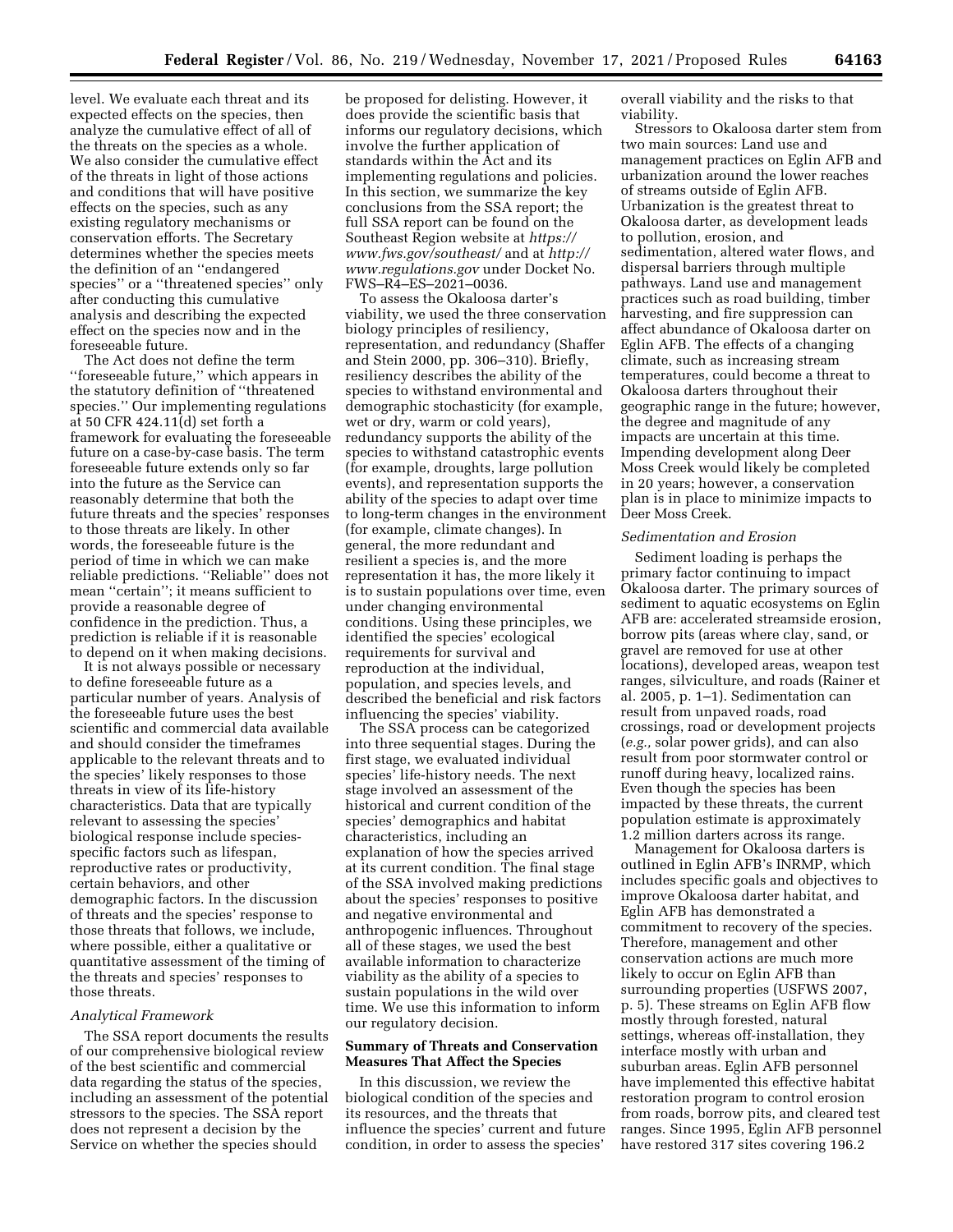hectares (484.8 acres) that were eroding into Okaloosa darter streams, including borrow pits and other non-point sources (pollution created from larger processes and not from one concentrated point source, like excess sediment from a construction site washing into a stream after a rain) of stream sedimentation (76 FR 18090, April 1, 2011). Erosion into the streams has been reduced to background levels, nearly all fish passage barriers on Eglin AFB have been removed, several restoration projects have been completed to restore and reconnect stream habitat, and conservation agreements with local landowners (on 3–4 percent of potential Okaloosa darter range) have been put in place on private lands to protect stream and floodplain habitat (Wetland Sciences 2011, entire).

Eglin AFB personnel estimate that these and other restoration efforts have reduced soil loss from roughly 69,000 tons/year in Okaloosa darter watersheds in 1994 to approximately 2,500 tons/ year in 2010 (Pizzolato 2017, pers. comm.). While soils will always be highly susceptible to disturbance and sedimentation and erosion could impact the species, habitat restoration work has improved Okaloosa darter habitat within the base. Improvements like bottomless culverts, bridges over streams, and bank restoration and revegetation have resulted in increased clarity of the water, stability of the channel and its banks, and expansion of Okaloosa darters into new areas within drainages (76 FR 18090, April 1, 2011). Poorly designed silviculture programs can result in accelerated soil erosion and stream sedimentation, but Eglin AFB personnel have designed their program within Okaloosa darter habitat to avoid and minimize impacts to the aquatic ecosystems such that the program is not likely to adversely affect Okaloosa darters (USAF 2017, pp. 4–23; USFWS 2017, pp. 11–12).

Forest and timber management in Okaloosa darter drainages is generally directed toward habitat management for the red-cockaded woodpecker or fuel reduction near military test ranges and in the urban interface, which involve the use of prescribed fire, mechanical or chemical timber stand improvement as well as traditional forestry practices for timber harvest and fuel-wood. Recently timbered areas may leave exposed sandy patches, which can be susceptible to wind erosion. However, erosion has been reduced to background levels; all of these habitat management programs are coordinated through Eglin AFB and are conducted in accordance with State and Federal best management practices

(USAF 2017, p. 77, INRMP forestry component plan).

#### *Road Development Projects*

Unpaved roads, their low-water stream crossings, and subsequent bank erosion probably have the greatest impact because of their distribution on Eglin AFB, relative permanence as base infrastructure, and long-term soil disturbance characteristics. The largest remaining source of sediment input to Okaloosa darter streams is the unpaved road network, which allows sediment to be washed off the road and into nearby streams, especially where they cross the stream itself. As of 2005, 87 percent (4,348 km) of the roads in Eglin AFB's road network were unpaved, and remain so currently (Felix 2018, pers. comm.).

Road crossings can be detrimental to Okaloosa darter depending on their design. Pipe culverts alter stream flow and impede movement of Okaloosa darter, whereas bridges and bottomless culverts do not. Of the 153 road crossings that previously existed in Okaloosa darter drainages, 57 have been eliminated—28 in Boggy Bayou streams and 29 in Rocky Bayou streams. Although many road crossings have been removed and restored through road closures and restoration efforts over the last few years, others remain and pose a threat to Okaloosa darter and their habitat. For example, five road crossings in the Turkey Creek drainage have repeatedly exceeded State water quality standards for turbidity (USFWS 2017, p. 11).

Road development projects also present potential threats that may negatively impact Okaloosa darter. The Mid-Bay Bridge Authority's Mid-Bay Connector Road (Connector Road), a road constructed from the terminus of the Mid-Bay Bridge to SR 85 north of Niceville, was completed in February 2014 (USFWS 2017, p. 13). Although the Connector Road crosses Okaloosa darter drainages, conservation measures included 19 stipulations to minimize impacts to darter drainages. For example, the project used environmentally sensitive bridge construction techniques and measures to minimize erosion and ground disturbance at each stream crossing and to maintain channel stability. Because the bridges were designed to maintain natural stream geomorphology and were built using appropriate methods to stabilize stream banks and provide erosion control along the stream, longterm erosion and degradation of Okaloosa darter habitat is not anticipated. Monitoring before, during, and after construction detected no significant project-related changes in

abundance of Okaloosa darter above or below any of the new stream crossings (Jordan and Jelks, unpublished data). However, the project impacted multiple areas of Okaloosa darter streams via erosion associated with large storm events, and in 2012 violated erosion controls. One of the stream crossings required a full stream restoration within the project limits and downstream from the project area. Erosion-related issues were also reported in 2013 (USFWS 2017, p. 13). As part of further mitigation of the Connector Road's accumulated negative impacts on Okaloosa darters, to date the Mid-Bay Bridge Authority has improved road crossings of Okaloosa darter streams at seven sites on Eglin AFB and at one site off of Eglin AFB. As of February 2019, the Mid-Bay Bridge Authority has no plans for future corridors; however, the existing corridor could be widened to four lanes if future traffic projections justify the need (USFWS 2017, p. 13).

The construction of the Connector Road created several relatively small ''orphaned'' parcels of Eglin AFB-owned property, whereby the road effectively separated those parcels from the natural resources management practices employed elsewhere over the contiguous Eglin AFB reservation properties. Three of these orphan parcels lie within the Okaloosa darter geographic range (approximately 740, 170, and 260 acres) and surround segments of four occupied streams (Mill, Swift, Turkey, and Deer Moss Creeks). Eglin AFB has historically considered orphan parcels candidates both for leasing through enhanced use agreements and for real property transaction or exchange to public and private entities in order to maximize the effectiveness of its real property in supporting the United States Air Force (USAF) mission. Eglin AFB may consider the three parcels mentioned above for such transactions. However, the Eglin AFB has indicated its intent to coordinate with the Service on the impacts of any environmental impact analysis for such transactions (Felix 2018, pers. comm.).

In 2012, the Service issued a biological opinion for widening SR 123 from a two-lane undivided roadway to a four-lane divided roadway from SR 85 South to SR 85 North to the Federal Highway Administration (FHWA) (USFWS 2017, p. 13). The widening included new two-lane bridges at Toms Creek and Turkey Creek, and replacement of the culvert at the unnamed tributary to Turkey Creek with two single-span bridges. The biological opinion concluded that, while the effects of the project included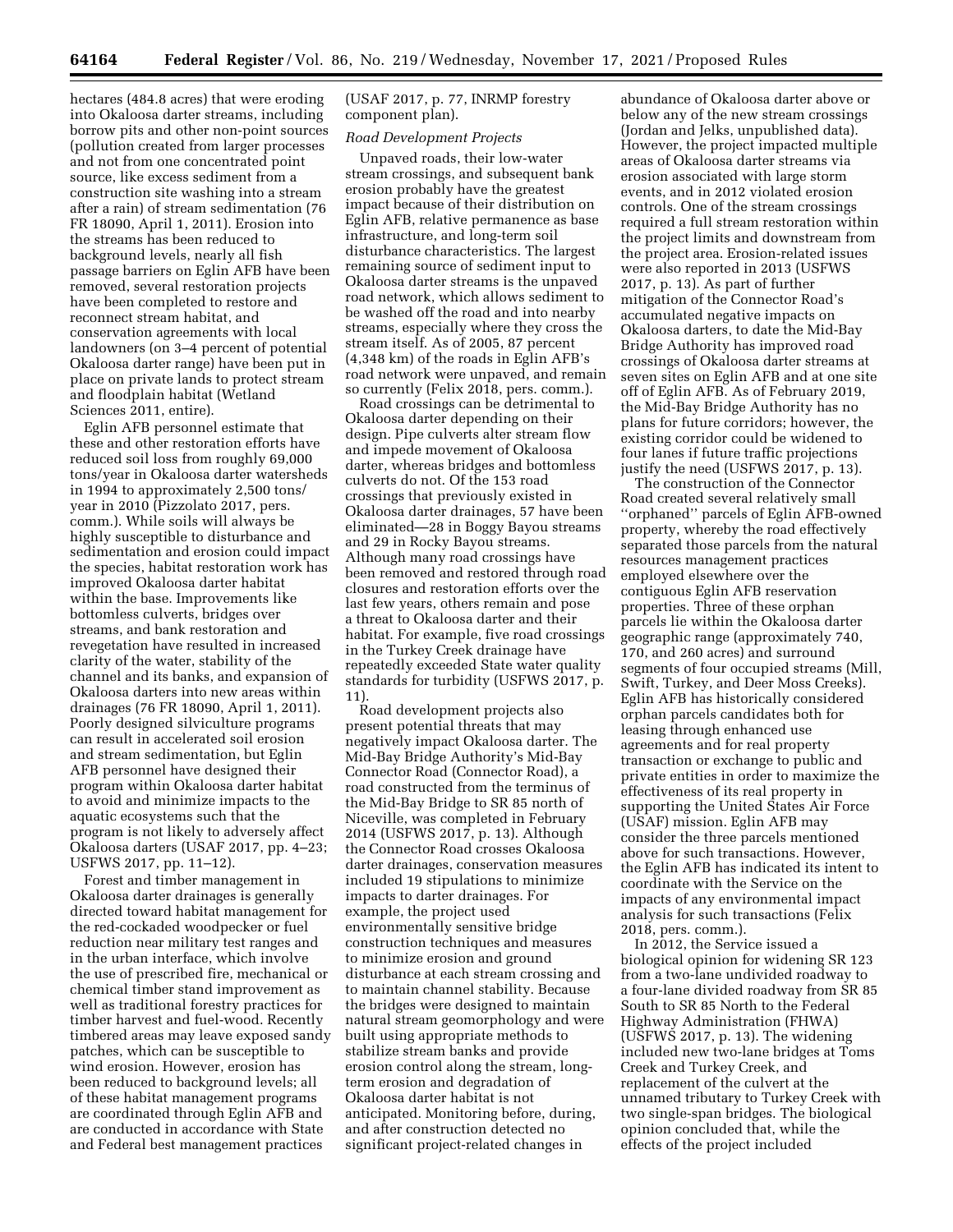displacement, injury, and mortality to Okaloosa darter resulting from construction debris, equipment movement, dredge and fill activities, sedimentation, introduction of contaminants, and habitat alteration, it would not jeopardize the continued existence of the threatened Okaloosa darter if certain measures were implemented.

In 2015 and 2016, multiple erosion control failures resulted in sediment from the project site discharging into streams occupied by Okaloosa darter: Toms Creek, Shaw Still Branch, Turkey Creek, and an unnamed tributary to Turkey Creek following storm events. The Service worked with the U.S. Army Corps of Engineers, FHWA, and the Florida Department of Transportation to develop a restoration and compensation plan; implementation began in 2018. The plan was designed to fully offset all impacts and provide a net conservation benefit to the species due to unforeseen, but preventable, impacts. In summer 2017, the Service identified additional impacts of this highway project to steepheads (deep ravines) outside of the initial defined Action Area for this project (Tate 2018, pers. comm.; USFWS 2017, pp. 13–14). Additionally, a working group including the Service and Eglin AFB was formed to develop BMPs that would prevent erosion events and that would be applied to base projects during site preparation and construction (Tate 2018, pers. comm.). The goal of this effort is to prepare BMPs and language/requirements to be included in the real estate leasing agreements, which may help ensure the species' conservation if the Act's protections are removed.

#### *Stormwater Control*

Development and construction activity in residential areas outside of Eglin AFB and primarily in the downstream-most portion of the Okaloosa darter range pose a threat due to poor stormwater runoff control and pollution prevention measures that degrade habitat and sometimes create barriers to movement between basins. Although this threat is greater in urban areas, recent failures in erosion control and stormwater management on Eglin AFB highlight the importance of thoroughly understanding how proposed activities contribute to erosion and stormwater management problems and implementing practices to minimize those effects (USFWS 2017, p. 11).

For example, in June 2017, a significant stormwater retention pond failure occurred on Eglin AFB property leased to Gulf Power and run by Gulf Coast Solar Center I, LLC (Coronal

Energy), for a solar energy project. This failure caused extensive soil loss both on the leased site and offsite on Eglin AFB property. Okaloosa darter habitat in an unnamed tributary to Toms Creek was completely lost to sedimentation, and additional sediment is still located throughout the floodplain. However, this event impacted less than 0.1 percent of the estimated populations involved, and design changes have been made that are expected to fully offset all impacts and provide a net conservation benefit to the species due to unforeseen, but preventable, impacts (USFWS 2017, p. 14).

#### *Borrow Pits*

Borrow pits were a major source of sediment loading to Okaloosa darter streams cited in the 1998 darter recovery plan. At that time, 29 of 39 borrow pits located within or immediately adjacent to Okaloosa darter drainages had been restored. As of 2004, all borrow pits within Okaloosa darter drainages had been restored (59.3 ha; 146.5 ac) (USAF 2017b, pp. 3–18; USFWS 2017, p. 11).

# *Pollution*

Pollution, other than sedimentation, poses a potential threat to darters. One stream in the darter's range, lower Turkey Creek (WBID 495A), is on the Florida Department of Environmental Protection's (2018) Verified List as impaired, listing iron from a closed landfill as the pollutant (USFWS 2018, entire). Using aquatic insect sampling methods, the Service (Thom and Herod 2005, entire) found 12 sites out of 42 sampled within the darter's range to be impaired. One notable source of pollution in Shaw Still Branch and Deer Moss Creek results from wastewater treatment sprayfields (the Niceville– Valparaiso Regional Effluent Land Application Sprayfield) (USFWS 2017, pp. 12–13). Abundance declines from about 45 Okaloosa darter per 20 m in the headwaters just above the sprayfield down to 1 or fewer Okaloosa darter per 20 m in the remaining 4 km or so of stream downstream from the sprayfield (Jordan 2017, pp. 5–7; Jordan, unpublished data, Figure 8). The actual pollutant has yet to be determined, but impacted streams have high conductivity compared to the relatively sterile, ion-poor, and slightly acidic streams that are typical of the area and likely similar to streams where Okaloosa darter evolved. Contaminants found in the portions of Deer Moss Creek exposed to sprayfield effluent were shown to affect the biological processes of other species of fish in those streams (Weil et al. 2012, p. 185). Municipal

wastewater with increased conductivity has been shown to negatively affect other species of darters (Hitt et al. 2016, entire; Fuzzen et al. 2016, entire).

# *Water Withdrawals*

Water withdrawals for human consumption in and around the range of Okaloosa darters are presently served by wells that tap the Floridan Aquifer, which is declining in the most populated areas near the coast (Pascale 1974, pp. 12). At this time, there is no evidence that pumping from that aquifer has reduced flows in darter streams (USFWS 2017, p. 13). To the extent that the darter drainages are spring fed (by and large they are fed by seepage), the springs are from the shallow sand and gravel aquifer that is not currently used for human consumption. Additionally, the low permeability of the Pensacola Clay confining bed likely severely limits hydraulic connectivity between the two aquifers (Schumm et al. 1995, p. 288). As long as withdrawals from the sand and gravel aquifer are minimal, local human population growth should not adversely affect water flows in the darter drainages (USFWS 2017, p. 13).

#### *Effects of Climate Change*

The Intergovernmental Panel on Climate Change (IPCC) concluded that warming of the climate system is unequivocal (IPCC 2014, entire). Numerous long-term changes have been observed including changes in arctic temperatures and ice, and widespread changes in precipitation amounts, ocean salinity, wind patterns, and aspects of extreme weather including droughts, heavy precipitation, heat waves, and the intensity of tropical cyclones (IPCC 2014, entire). While continued change is certain, the magnitude and rate of change is unknown in many cases (USFWS 2017, p. 14).

The current occupied range of the darter is restricted to approximately 402 km of streams in Walton and Okaloosa Counties, Florida. While science shows that global-scale increases in stream temperatures have occurred (Kaushal et al. 2010, entire; Song et al. 2018, entire), streams within the Okaloosa darter range are seepage and spring-fed, and thus thought to be thermally moderated (USFWS 2017, p. 14). However, thermal mediation varies among nearby Okaloosa darter streams, and streams that support Okaloosa darter are strongly affected by increases in air temperature (Jordan 2018, unpublished data). Information required to evaluate whether increased temperatures in streams will adversely affect Okaloosa darter is lacking; however, declines in abundance following the impoundment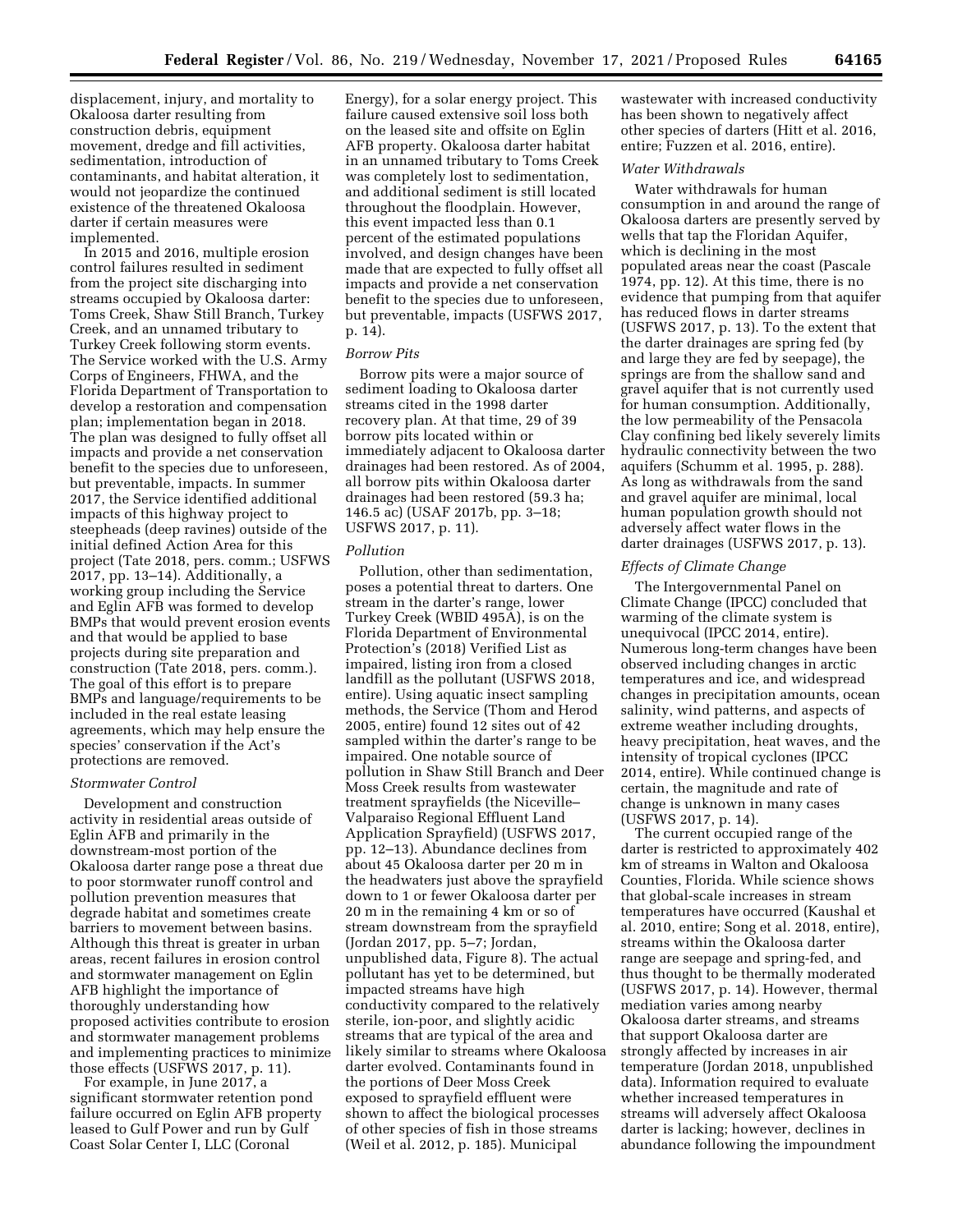of small stream reaches are likely due in part to increased temperatures, and the loss of darters below larger impoundments, such as Brandt Pond and Swift Creek, are generally assumed to be due to temperature change (Jordan 2018, pers. comm.). Because the distribution of Okaloosa darters is limited, and they cannot expand northward, stream temperature increases or sea level rise that would cause stream inundation could pose a threat to Okaloosa darter by isolating the populations. The National Oceanographic and Atmospheric Administration (NOAA) (2017, entire; NOAA Sea Level Rise Viewer 2018) projects sea level rise will be around 1.84 feet by year 2050 (Sweet et al. 2017, Intermediate High scenario). While this increase will not inundate much of the darter stream systems due to topography, it could isolate the stream systems from each other, limiting genetic exchange (Tate 2018, pers. comm., NOAA Sea Level Rise Viewer 2018). However, the species has maintained genetic exchange among populations despite current and historic saltwater isolation (Austin et al. 2011).

#### *Impoundments*

Many streams within the range of Okaloosa darters have a history of impoundment. These impoundments were either deliberately created to produce recreational ponds or unintentionally formed following installation of a poorly designed road crossing. Culverts and other installations can also facilitate the creation of permanent impoundments by North American beavers *(Castor canadensis),* which take advantage of human-made alterations (Nicholson 2009, p. 5; Reeves et al. 2016, p. 1376). Okaloosa darter do not occupy impounded stream reaches (Mettee et al. 1976, p. 2; Nicholson 2009, p. 6) due to their depth and low flow rates, variable water temperatures, more accumulation of organic substrates, and higher numbers of predatory fishes than freeflowing stream reaches (Nicholson 2009, pp. 34; Reeves et al. 2016, p. 1376). Okaloosa darter living downstream of impoundments are also negatively affected, sometimes for a considerable distance. For instance, the roughly 3 km (60 percent) of Swift Creek below College Pond and roughly 2 km (100 percent) of Foxhead Branch below Brandt Pond currently lack Okaloosa darter (Jordan 2018, pers. comm.). In the absence of predators, beaver populations can become overpopulated (Nicholson 2009, p. 5). Eglin AFB currently traps and relocates nuisance beavers and removes beaver

impoundments in order to improve stream habitats for Okaloosa darter and plans to continue this work indefinitely (USAF 2017, pp. 512).

#### *Barriers to Dispersal*

All of the aforementioned threats could pose barriers to dispersal. Road crossings and impoundments, however, create the most obvious barriers, and many of these barriers have been removed. In 2011, when Okaloosa darters were downlisted to threatened status, 4 of the 153 road crossings and 25 impoundments that were barriers to fish passage remained. A few of these road crossings were culverts with the downstream end perched above the stream bed, precluding the upstream movement of fish during normal and low-flow conditions. However, some of these barriers were determined to have little to no adverse consequence to darter habitat connectivity because they occurred on the outskirts of the current range or were immediately adjacent to another barrier or impoundment.

To date, all but three of the problematic road crossings have been removed. One of these, located at the headwaters of Rocky Creek, is scheduled for removal in coming years. Additionally, 19 impoundments still exist, 11 of which are caused by beaver activity. Nine of these impoundments are scheduled for removal in the next 3 years. Beavers that remain are primarily in the headwater reaches where Okaloosa darters are either not present or would be in very low density. Thus, since the time of listing, most of the barriers to dispersal have been removed, and most of the problematic ones that remain are scheduled to be removed, contributing to improved habitat and reduced population fragmentation.

## *Canopy Closure*

Overhead canopies range from open to fully closed depending on stream width and fire history (Jordan 2018, pers. comm.). Okaloosa darters thrive in reaches with relatively open canopies, likely due to either increased abundance of submerged vegetation that is used preferentially for spawning or increased secondary production of insect prey (Ingram 2018, p. 11). During the past 25 years, several monitored stream sections have changed from open with submerged vegetation to closed canopies with no vegetation. Closed canopy may reduce densities of Okaloosa darters. Once canopy is removed, Okaloosa darter densities increase quickly and dramatically (USFWS 2019, p. 30). In addition to increased riparian density along the streams, the use of low-intensity fire for

forest management as opposed to historically high-intensity wildfires could have cascading effects on the watershed through changes in nutrient cycling, hydrology (evapotranspiration), or simply charcoal buffering (changes in pH levels) of water chemistry in the creeks. The Eglin AFB fire management program may shift toward the use of higher intensity prescribed fires in the growing season along stream margins to control growth of canopy trees.

#### *Invasive Species*

The introduction and colonization by nonnative invasive species that could compete with or prey on Okaloosa darters is a potential threat. The Okaloosa darter recovery plan lists competitive exclusion by the thenthought-to-be invasive brown darter *(Etheostoma edwini)* to be a threat to Okaloosa darters. The brown darter is native to Okaloosa darter watersheds (Austin, unpublished data) and is not altering the distribution or abundance of Okaloosa darters where they coexist (USFWS 2019, p. 23). Flathead catfish *(Pylodictus olivaris)* are already present in the surrounding river systems, and conditions could become suitable for several cichlid species to successfully reproduce in Okaloosa darter habitat (Jelks 2018, pers. comm.). Tilapia *(Oreochromis niloticus),* for instance, are highly invasive and are well documented to cause local extinctions of native species through resource competition, predation, and habitat alteration (Canonico et al. 2005, pp. 467–474; Zambrano et al. 2006, pp. 1906–1909). Release of aquarium species also remains a possibility. While this threat is speculative and dependent on an intentional release of an unknown invasive species, introduction of a highly competitive predator could lead to severe population depression or potential extirpation of Okaloosa darters. Dispersal of an invasive species among Okaloosa darter's watersheds, however, would likely be limited by saltwater, giving managers time to take control measures within a single population. Eglin AFB and Service personnel have long-established invasive species monitoring programs, and both agencies are committed to routine monitoring, early detection, and control of aquatic invasive species. Early detection and targeted management of invasive species will minimize or eliminate this threat to Okaloosa darters in the future (Tate 2019, pers. comm.).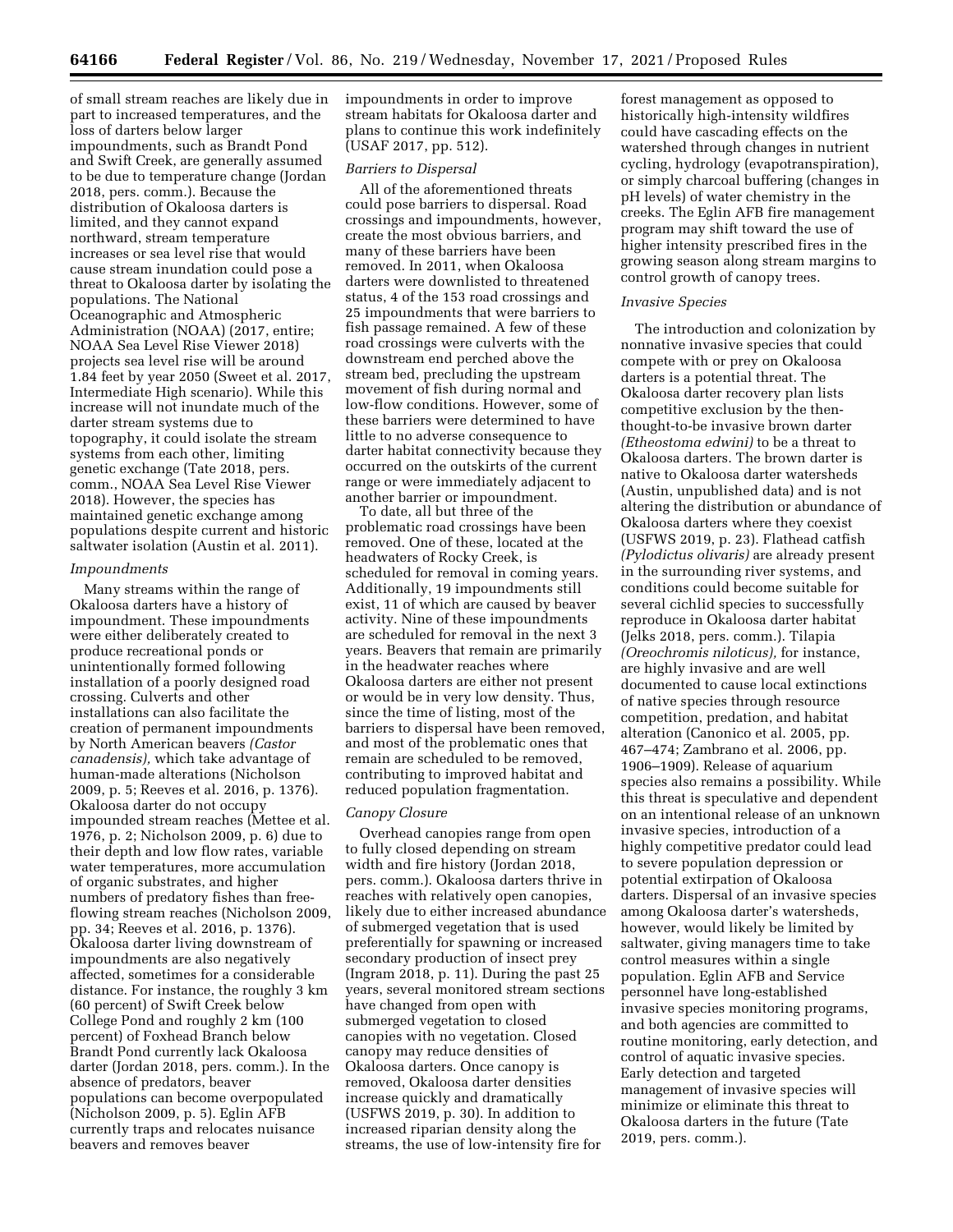# *Summary of Factors Influencing Viability*

The vast majority of the range of Okaloosa darters is located on Eglin AFB, where many conservation and restoration actions have been successful in restoring Okaloosa darters to regions it had previously been extirpated from and increasing darters densities since the time of listing. Much progress has been made in implementing conservation actions since the Okaloosa darter was downlisted to threatened. For example, Eglin AFB has restored more than 534 acres of erosional sites and completed multiple stream restoration projects to reconnect fragmented populations. Stream erosion levels have been reduced, and most of the fish passage barriers have been removed. Many restoration projects have been completed, and conservation agreements have been implemented. Collectively, the habitat restoration programs have restored Okaloosa darter habitat, and management agreements will secure the habitat into the future (USAF 2017, p. 94 Wetland Sciences 2011, entire).

However, portions of the Okaloosa darter's range still face threats, mostly from urbanization. The sedimentation, pollution and water quality impacts, and changes to water flow from impoundments that can result from urbanization can lead to a decrease in Okaloosa darters. In areas where there is development, either on Eglin AFB main base or the surrounding cities, darters decrease in abundance or disappear (USFWS 2019, p. 23). Darters also still face threats from canopy closure, accidental spills, or other severe events. However, the vast majority of the Okaloosa darter's range is expected to remain under the management of the Air Force, limiting the impacts from urbanization to less than 10 percent of the historical range for the species.

Okaloosa darters react quickly to restoration activities. For instance, erosion control and other restoration activities began earlier in the Boggy Bayou drainages, progressing to the Rocky Bayou drainages (Pizzalato 2018, pers. comm.). Accordingly, darter numbers increased in the Boggy Bayou drainages earlier than in the Rocky Bayou drainages (Jordan and Jelks 2018, p. 9). Okaloosa darters have also been shown to quickly recolonize restored streams (Reeves et al. 2016, entire) and reclaimed beaver impoundments (Nicholson 2009, entire).

We note that, by using the SSA framework to guide our analysis of the scientific information documented in the SSA report, we have not only

analyzed individual effects on the species, but we have also analyzed their potential cumulative effects. We incorporate the cumulative effects into our SSA analysis when we characterize the current and future condition of the species. To assess the current and future condition of the species, we undertake an iterative analysis that encompasses and incorporates the threats individually and then accumulates and evaluates the effects of all the factors that may be influencing the species, including threats and conservation efforts. Because the SSA framework considers not just the presence of the factors, but to what degree they collectively influence risk to the entire species, our assessment integrates the cumulative effects of the factors and replaces a standalone cumulative effects analysis.

# **Current Condition**

## *Resiliency*

For Okaloosa darters to maintain viability and withstand stochastic disturbance events, its populations must be sufficiently resilient, which is associated with population size, growth rate, and habitat quality. Stochastic events that have the potential to affect Okaloosa darter include temperature changes, drought, localized pollutants/ contaminants or other disturbances, or severe weather events such as hurricanes, which can impact individuals or the habitat they require for critical life functions such as breeding, feeding, and sheltering.

Sufficiently resilient Okaloosa darter populations need quality habitat. Okaloosa darters require clear, clean, flowing water provided by deep layers of sand that regulate temperature and flow, with aquatic vegetation, root mats, leaf snags, and other substrates that provide cover. This habitat is maintained by land management practices on adjacent land that limit sedimentation and pollution. Streams that support Okaloosa darter should be free of impoundments created as human-made retention ponds, by poorly designed road crossings that impede flow and genetic exchange, or by beaver dams. Okaloosa darter also benefit from open riparian canopies that allow sunlight to reach the stream below (Ingram 2018, p. 11).

For analysis purposes, we delineated resiliency units for Okaloosa darters based on genetic analysis and obvious barriers to dispersal. Genetic variation exists between the six stream systems (Austin et al. 2011, p. 987). Because limited genetic exchange occurs between streams, the population in each

stream is likely to be demographically independent; therefore, we used abundance data for each of the six stream systems to assess resiliency.

Additionally, we assessed barriers to dispersal within each stream system that would indicate a further breakdown into additional populations. However, Eglin AFB has been effective in removing impoundments and poorly designed road crossings that served as barriers to dispersal, so that the remaining impoundments occur at the headwaters or the lower reaches of each stream, leaving each stream's population mostly intact, allowing genetic exchange to occur within each stream system. Outside of Eglin AFB, Shaw Still Branch has Okaloosa darter that are isolated from other Okaloosa darter in the upper reaches of Swift Creek by College Pond; however, the numbers of darters in this small stream are likely fewer than 150. Therefore, we considered this population separately. The watersheds of each of the bayous (Toms, Boggy, and Rocky) where the species has been historically found constitute the three resiliency units for the purposes of this analysis. The Toms representative unit consists only of the Toms population; the Boggy unit consists of the Turkey and Mill populations; and the Rocky unit consists of the Swift, Deer, and Rocky populations.

Habitat metrics, such as conductivity, other water quality metrics, and management, influence darter presence and abundance, but due to a lack of explained variation within the data, no quantitative predictive model has been successfully used. However, numerous data exist that draw causal relationships between habitat metrics and darter presence and abundance, such that we can draw some conclusions. First, it is clear that Okaloosa darter does not inhabit impounded stream reaches. Further, when an impounded stream is restored, Okaloosa darter will quickly colonize the restored habitat, often at higher densities than initially found (Jordan and Jelks 2018, p. 29). When water conductivity gets too high, Okaloosa darter abundance drops (Service 2019, p. 33).

We assess current resiliency for Okaloosa darters in terms of population factors, including the species' presence and density. To estimate a population size, we multiplied the estimated average abundance per meter by the estimated meters occupied (USFWS 2019, Table 5). The average abundance was derived from annual sampling at each of the 21 core monitoring sites over the past 20 years. In populations with multiple core sites, a grand mean was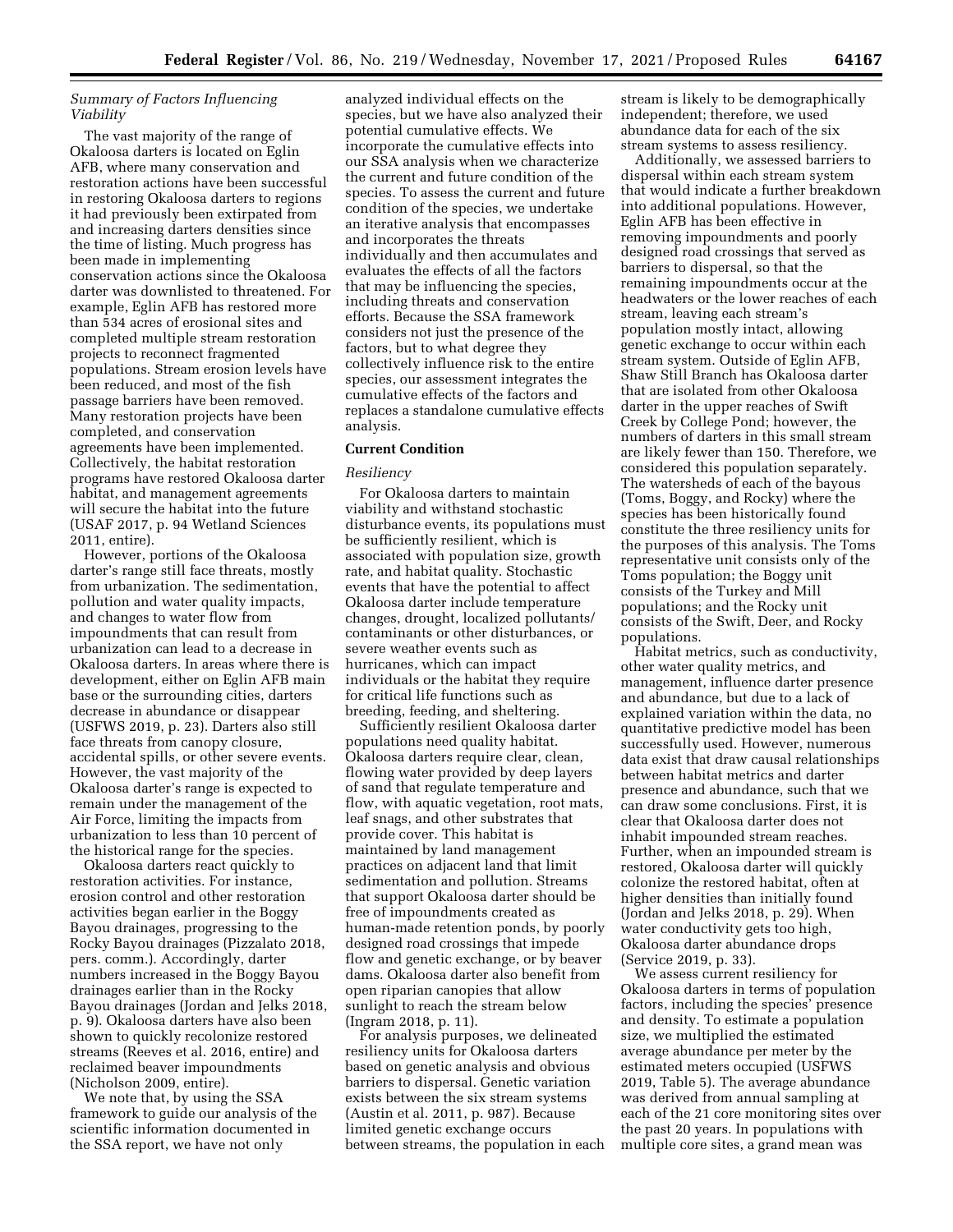calculated for the entire population by averaging the long-term means within the population. Due to statistical constraints, population estimates using the expanded monitoring data from 2005 and 2014 only estimate the population of darters present in stream reaches between monitoring sites (USFWS 2019, p. 23) and do not include headwaters and tributary systems known to be inhabited. The calculations made during the SSA and used for this assessment apply the average abundance to all known inhabited stream reaches, generally producing a

larger but more complete population estimate.

Using this method, the total rangewide population estimate of Okaloosa darter is approximately 1,249,499 (1,010,0171,488,982) (see Table 1, below). The Rocky Creek population is the largest, comprising 713,458 darters, or 57 percent of this total, followed by the Turkey Creek population, comprising 490,456 darters, or 39 percent. The other four resiliency units (Toms, Mill, Swift, and Deer Moss) together total only four percent of the estimate: Toms Creek has an estimated 23,099 darters; Mill Creek, 1,317; Swift

Creek, 18,810; and Deer Moss Creek, 2,353.

These numbers reflect a significant (40 percent) decline between 2005 and 2014. However, the population is still significantly greater than when the species was originally listed. Our professional judgment is that the reduction was caused by an increase in the canopy cover and that more aggressive clearing of the canopy cover will result in rebounding population numbers. This conclusion is consistent with experimental data, in which darter populations increased within months after canopy removal.

## TABLE 1—RESILIENCY SCORES FOR OKALOOSA DARTER BASED ON ESTIMATED POPULATION SIZE

[Population sizes <10,000 Okaloosa darters are ranked as ''low,'' populations of 10,000 to 50,000 are ''moderate,'' and values >50,000 are considered to have ''high'' resiliency. Population trends and vulnerability are also provided.]

| Population                                   | Estimated population                                                                                                        | Population trend slope<br>(avg. count/year) | Population trend              | Resiliency | Population<br>vulnerability<br>(% ) |
|----------------------------------------------|-----------------------------------------------------------------------------------------------------------------------------|---------------------------------------------|-------------------------------|------------|-------------------------------------|
| Toms<br>Turkey<br>Mill<br>Swift<br>Deer Moss | 23,099 (±7,610)<br>490,456 (±90,045)<br>1,317 $(\pm 288)$<br>18,810 (±9,875)<br>$2,353 \ (\pm 1,658)$<br>713,458 (±130,006) |                                             | 6.05   Increasing    Moderate | Moderate   | 100<br>36<br>100<br>75<br>100<br>41 |

The results of the resilience analysis are as follows: Two of the populations (Turkey and Rocky) currently have high resiliency, two (Toms and Swift) are considered moderately resilient, and two (Deer Moss and Mill) are considered to have low resiliency.

We classified resiliency by species' presence, density, and population sizes. Population sizes of <10,000 Okaloosa darters are considered ''low,'' 10,000 to 50,000 are ''moderate,'' and >50,000 are ''high.'' Based on the population numbers presented above, the results of the resiliency analysis are as follows: Two of the populations (Turkey and Rocky) currently have high resiliency, two (Toms and Swift) have moderate resiliency, and two (Deer Moss and Mill) are considered to have low resiliency.

## *Redundancy*

Redundancy describes the ability of a species to withstand catastrophic events. Measured by the number of populations, their resiliency, and their distribution (and connectivity), redundancy gauges the probability that the species has a margin of safety to withstand or to bounce back from catastrophic local events such as collapse of a restored borrow pit, infestation by beavers, or spill of toxic chemicals that affect part or all of one population. We report redundancy for

Okaloosa darters as the total number of populations and the resiliency of population segments and their distribution within and among representative units. Also, there are multiple populations in two of the stream systems.

Six populations comprise the vast majority of the historical range of Okaloosa darters within the three representative units. Redundancy is demonstrated through the darter's presence in multiple tributaries within most watersheds, and representation is demonstrated through the genetic structure of the populations. All six extant populations exhibit genetic differentiation, and the species is extant across all three representation units. Adequate redundancy is demonstrated through the darter's presence in multiple tributaries within most watersheds encompassing its historical range.

#### *Representation*

Representation can be characterized by genetic variability within the range of the species. These three representative units, each identified as containing unique and significant historical variation (Austin et al. 2011, pp. 983, 987), have not been reduced over time. The Toms Bayou representative unit comprises just the Toms population, which is currently considered

moderately resilient. However, the Toms population is vulnerable to upstream impacts, which could affect the representation of this unit were a major impact to occur. The Boggy Bayou representative unit comprises the Turkey and Mill populations, of which Turkey is considered highly resilient and has low vulnerability. The Rocky Bayou unit comprises the Swift, Deer Moss, and Rocky populations, of which Swift is considered moderately resilient and Rocky is considered highly resilient, with low vulnerability. Given that each unit still contains at least one population that is moderately or highly resilient (≤10,000 individuals), Okaloosa darters have sufficient genetic variability. Representation is demonstrated through the genetic structure of the populations.

## **Future Condition**

The biggest potential threat to Okaloosa darter in the future is development on and off Eglin AFB. Neighborhoods, roads, commercial structures, and associated utilities such as sprayfields are potential sources of sedimentation, pollution, and altered stream flow throughout the range of this species. Natural factors resulting from long-term forest management practices (*e.g.,* prescribed fire) could also have potentially negative impacts on Okaloosa darters. For instance,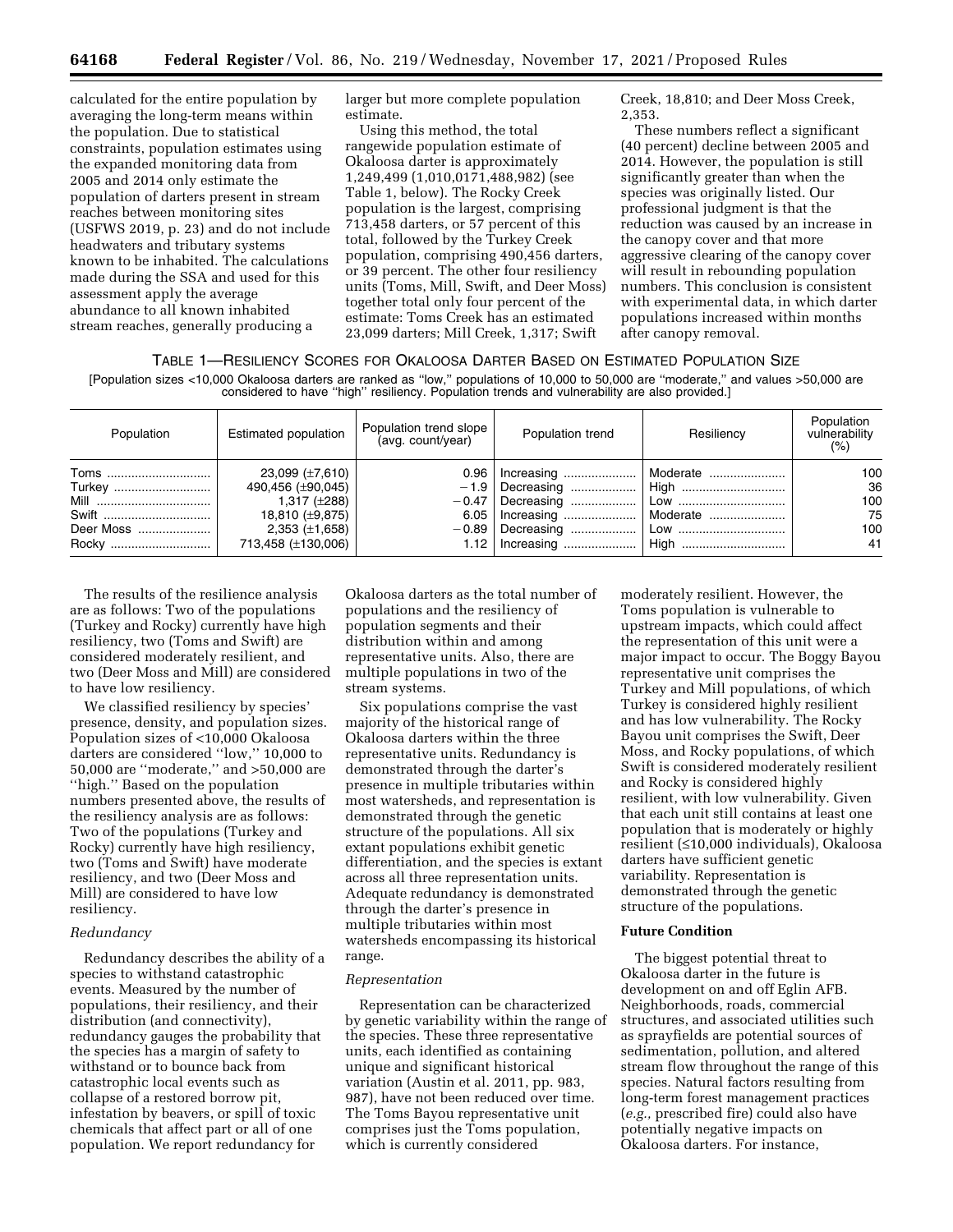excessive canopy closure over streams might limit Okaloosa darter abundance by shading out aquatic vegetation preferred for spawning, refuge, or foraging (USFWS 2019, p. 23). The effects of canopy closure were built into all the future scenarios through general population increases or declines. For instance, in the ''Ideal Management'' scenario, we would expect that prescribed fire or other management limits excessive canopy cover and contributes to increases in darter numbers. The opposite would be expected in the ''Poor'' and ''Worst'' scenarios. Because we have not established a quantitative relationship between darter numbers and canopy closure, we decided to incorporate this factor into a general increase or decrease in populations over time.

While there are several restoration activities, developments, or other proposed activities that have anticipated locations and quantifiable outcomes, specific information on the location, and therefore effects to Okaloosa darters, of other potential threats are unknown. Therefore, because it is impossible to predict the specific locations or impacts of future developments or other management decisions that could impact Okaloosa darter streams, we assess the future resiliency of each population based on general management and development scenarios. Accordingly, to assess the future viability of Okaloosa darters, we considered four future scenarios that account for some degree of future development and restoration activities, considering effects of whether these activities are implemented or not, and also considered general impacts from unknown future management or land use changes or impacts, at varying levels with positive or negative impacts to each population. For each population, we consider its current condition, including the length of each stream that is unimpounded, the length considered occupied, and the average abundance per meter, to assess the future viability under each of these scenarios.

Please see the SSA report (USFWS 2019, entire) for a more detailed discussion of these considerations.

We projected these future scenarios both over 20 years and 50 years. Any planned restoration efforts, should they be realized, as well as the impending development along Deer Moss Creek, would likely be completed in 20 years. Okaloosa darters respond very quickly to habitat changes, both good and bad. Improved conditions would result in an increase in Okaloosa darters, possibly within the same year (Reeves et al. 2016, pp. 1379–1382), but areas can also lose

Okaloosa darters equally quickly if habitat conditions worsen. In some cases where habitat is restored in areas without nearby Okaloosa darters, 20 years would be sufficient to ensure that they would recolonize that area. Not only would 20 years encompass several generations of Okaloosa darter, but it is the time period outlined in the recovery plan for delisting. We projected to 50 years as it is considered the outer limit that projections of base realignment, hydrologic cycles, or climate alteration may be relied upon, based on expert opinion, and will encompass a timeframe in which projected sea level rise as a result of climate change could have realized impacts.

To account for the uncertainty in the management implications of some proposed actions (Deer Moss Creek development and cleanup of the sprayfields) and other unforeseen/ unknown future conditions (future land management/development and accidents), we generalize the future stream conditions/management in four categories: status quo (current conditions continue), ideal, poor, and worst. The ''ideal,'' or ''best-case,'' scenario assumes that all potential stream habitat is colonized at normal densities. ''Poor'' management assumes that accidents stemming from errors in management may occur but are unlikely to affect the population in the worst possible place or are unlikely to have a high-magnitude impact; however, over time, these accidents add up and eventually have a larger impact. ''Worst'' management assumes that accidents stemming from errors in management occur and affect the population in a location that will affect the largest portion of the stream or will be of such a magnitude to have a similar effect. In all long-term scenarios, we anticipate the potential negative impacts of climate change by applying reductions in population estimates of 0.5 standard deviations from the current population mean abundance.

Below we assess the future resiliency of Okaloosa darter populations both in the short (20-year) and long term (50 year) for the four different scenarios. Of the four scenarios, the status quo and the ideal scenario are the most likely to occur. The poor and worst management are the least likely to occur. Because these four scenarios encompass the broad changes to management, which would encompass water quality and render land ownership irrelevant, we model future resiliency based on how each scenario would affect the amount of occupied habitat and average abundance estimates within each population. Please see the SSA report

for further description of the methodologies we used to model these scenarios and their impacts to Okaloosa darter.

# **Scenario 1: Status Quo**

In this scenario, we modeled current management coupled with both no restoration efforts (1a) and with restoration of the beaver dams on Toms Creek and College Pond on Swift Creek (1b). Under scenario 1a, nothing changed by way of management or restoration, meaning the impounded stream and abundance estimates stayed the same as is current. The development of Deer Moss Creek did not affect the resiliency of this population because the section of stream that would be developed is currently, and remains, unoccupied. For the species as a whole, population estimates did not change much in the short term but decreased in the long term due to a loss of potential habitat (due to sea level rise resulting in stream inundation) and other possible climate-related threats, which we modeled as a 0.5 standard deviation reduction for each population. Not surprisingly, the smallest and most fragmented populations, Mill, Deer Moss, Toms, and Swift Creeks, are potentially susceptible to climate change impacts alone. Habitat restoration in Toms and Swift Creeks would offset our modelled impacts from climate change. Even though saltwater inundation will fragment about 5 percent of the two large populations in Turkey and Rocky Creeks, our models exhibited minimal loss of resiliency as a result of climate change under this scenario.

For the species as a whole, our modelling suggested that, under current management conditions, there are likely to be nearly 1 million Okaloosa darters beyond the 50-year timeframe. In the long term under this scenario, Mill Creek would lose over 30 percent of its population (dropping below 1,000), as would Deer Moss, and Toms Creek too, unless restoration occurs. Swift Creek would lose almost 60 percent of its population unless habitat restoration occurs, but if restoration occurs, the population would more than double in the short term and still increase by nearly 60 percent in the long term. Saltwater inundation in the long term would cause the Rocky, Turkey, and Swift populations to split into three streams each. While Rocky and Turkey would see about 5 percent of their populations cut off from the main segment, the inundation of Swift Creek would also cut off that population from the current location in the absence of restoration efforts. With no restoration,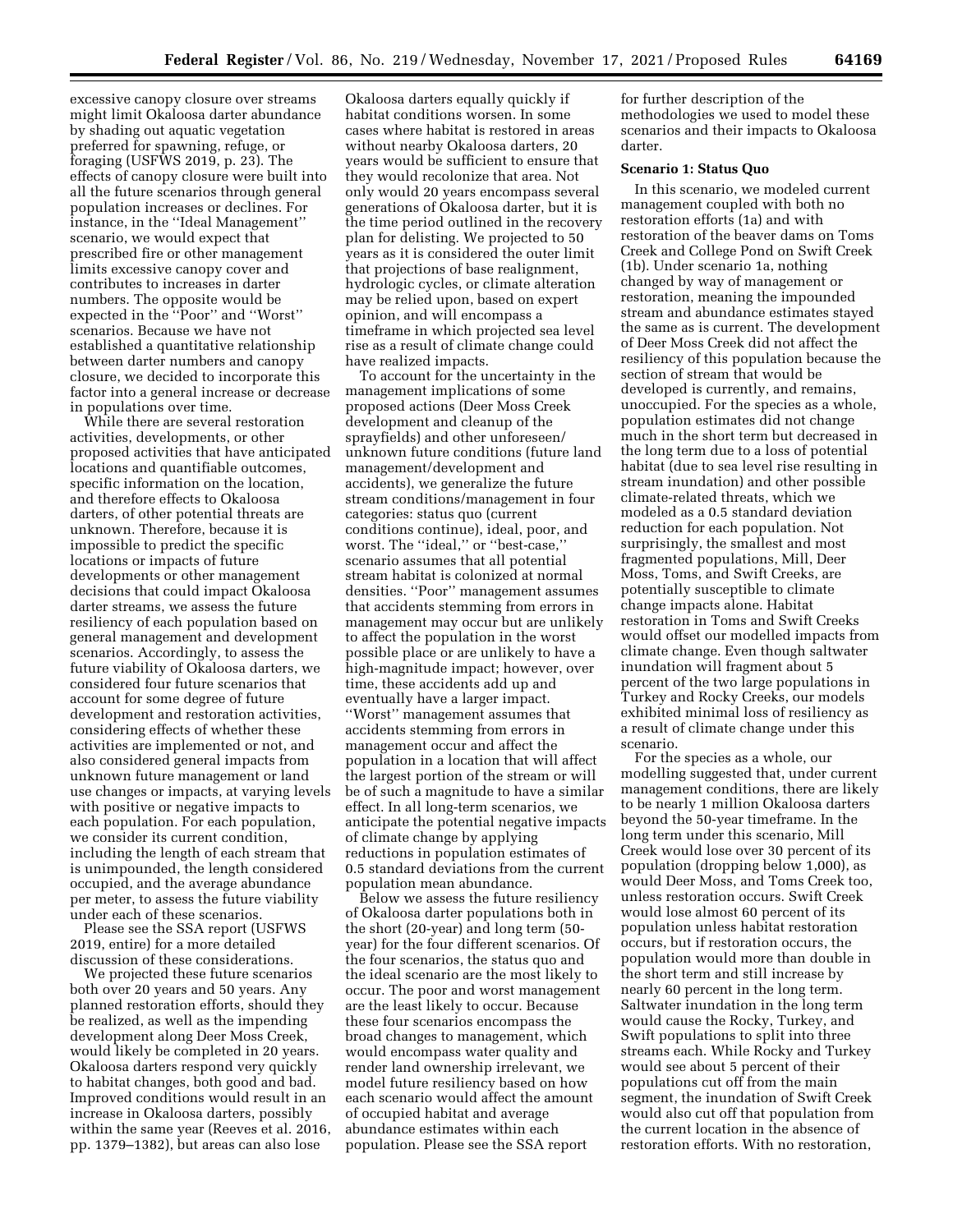we can expect that 70 percent of the population in Swift Creek will be above College Pond in Swift Creek, with fewer than 100 in Shaw Still Branch, although neither of these populations are unlikely to remain at all in 50 years. With restoration, about 83 percent of the

population would remain in the Swift Creek population and about 17 percent in a Shaw Still Branch population, with likely no dispersal between them (see Table 2, below). Due to the continued impacts of the urbanization in the watershed within the city of Niceville,

we estimated population sizes as if inhabited under moderate management conditions (long-term average minus one standard deviation). Sanders Branch would remain unoccupied.

# TABLE 2—SCENARIO 1 OF MANAGEMENT FOR OKALOOSA DARTER RECOVERY

[Total stream lengths that would be unimpounded, the occupied meters and the percent that represents, abundance estimates per meter, and the projected population size, both with and without restoration efforts on Toms and Swift Creeks, in both the short term and long term. Scenario 1b shown for Toms (r) and Swift (r) assume restoration of uninhabited portions of the watershed.]

|             | Total<br>unimpounded<br>streams<br>(m) | Occupied<br>(m) | Abundance/m | Population<br>size |
|-------------|----------------------------------------|-----------------|-------------|--------------------|
| Short Term: |                                        |                 |             |                    |
|             | 14,936                                 | 11,300          | 2.0         | 23,011             |
|             | 150.040                                | 147.911         | 3.3         | 486,243            |
|             | 1.993                                  | 846             | 1.6         | 1.317              |
|             | 21,130                                 | 5,292           | 3.5         | 18,631             |
|             | 8,396                                  | 5,780           | 0.4         | 2,354              |
|             | 282,068                                | 276,683         | 2.6         | 707,791            |
|             | 16,336                                 | 12,360          | 2.0         | 25,167             |
|             | 22.276                                 | 14.767          | 3.5         | 46.622             |
| Long Term:  |                                        |                 |             |                    |
|             | 14.111                                 | 9,265           | 1.7         | 15,759             |
|             | 149,063                                | 132.041         | 3.0         | 394,227            |
|             | 1,993                                  | 647             | 1.4         | 896                |
|             | 19,533                                 | 2,939           | 2.6         | 7,631              |
|             | 7,981                                  | 4,696           | 0.3         | 1,239              |
|             | 280.096                                | 246,739         | 2.3         | 573,683            |
|             | 15.511                                 | 11.736          |             | 19,960             |
|             | 20,679                                 | 11,031          | 2.6         | 20,509             |

# **Scenario 2: Ideal Restoration, Good Management**

This scenario represented the highest population size that the species could attain. Under this scenario, all impoundments were removed, and management removed most existing threats, increasing the occupied lengths of each stream to almost all of the inhabitable area. In other words, we modelled the potential population for all streams as if they were completely free-flowing by applying our current population estimates to the entire potential length of stream habitat in the watershed. This scenario represented the ''best case scenario'' for the species. Because of this, we modelled an expected population expansion of 1.0 standard deviation from the current mean abundance for each population.

As expected, short-term estimates increased for all populations, with the highest relative increases in fragmented populations (Swift and Toms) or those impaired by urbanization (Deer Moss and Mill). Because we apply the same negative influence of climate change to the long-term models in this scenario, the long-term population estimates are dampened but still increasing in the four smaller populations with a very slight (<1 percent) reduction in Turkey and Rocky Creeks due to fragmentation and saltwater inundation. Under this scenario, our model indicated there will be more than 1.3 million Okaloosa darters and increased resiliency in all of the smaller populations, even when negative impacts of climate change are applied in the long term.

In the short term, the population would increase for all stream systems,

although by a much higher percent in Mill and Swift than in Rocky and Turkey Creeks. In the long term, all populations except Turkey and Rocky still see an increase from current conditions, though not quite as large. Turkey and Rocky would decrease slightly from the current situation (see Table 3, below). Saltwater inundation in the long term would cause the Rocky, Turkey, and Swift stream systems to split into three streams each. While Rocky and Turkey would see about 5 percent of their populations cut off from the main segment, the inundation of Swift Creek in the long term, given ideal restoration and management, would split the population such that about 15 percent would be cut off into a Shaw Still Branch population, and about 11 percent would be cut off into a Sanders Branch population.

# TABLE 3—SCENARIO 2 OF MANAGEMENT FOR OKALOOSA DARTER RECOVERY

[Total stream lengths that would be unimpounded, the occupied meters and the percent that represents, abundance estimates per meter, and the projected population size in both the short term and long term. Saltwater inundation in the long term causes the Swift stream systems to split into three streams.]

|             | Total<br>unimpounded<br>streams<br>(m) | Occupied<br>(m) | Abundance/m | Population<br>size |
|-------------|----------------------------------------|-----------------|-------------|--------------------|
| Short Term: |                                        |                 |             |                    |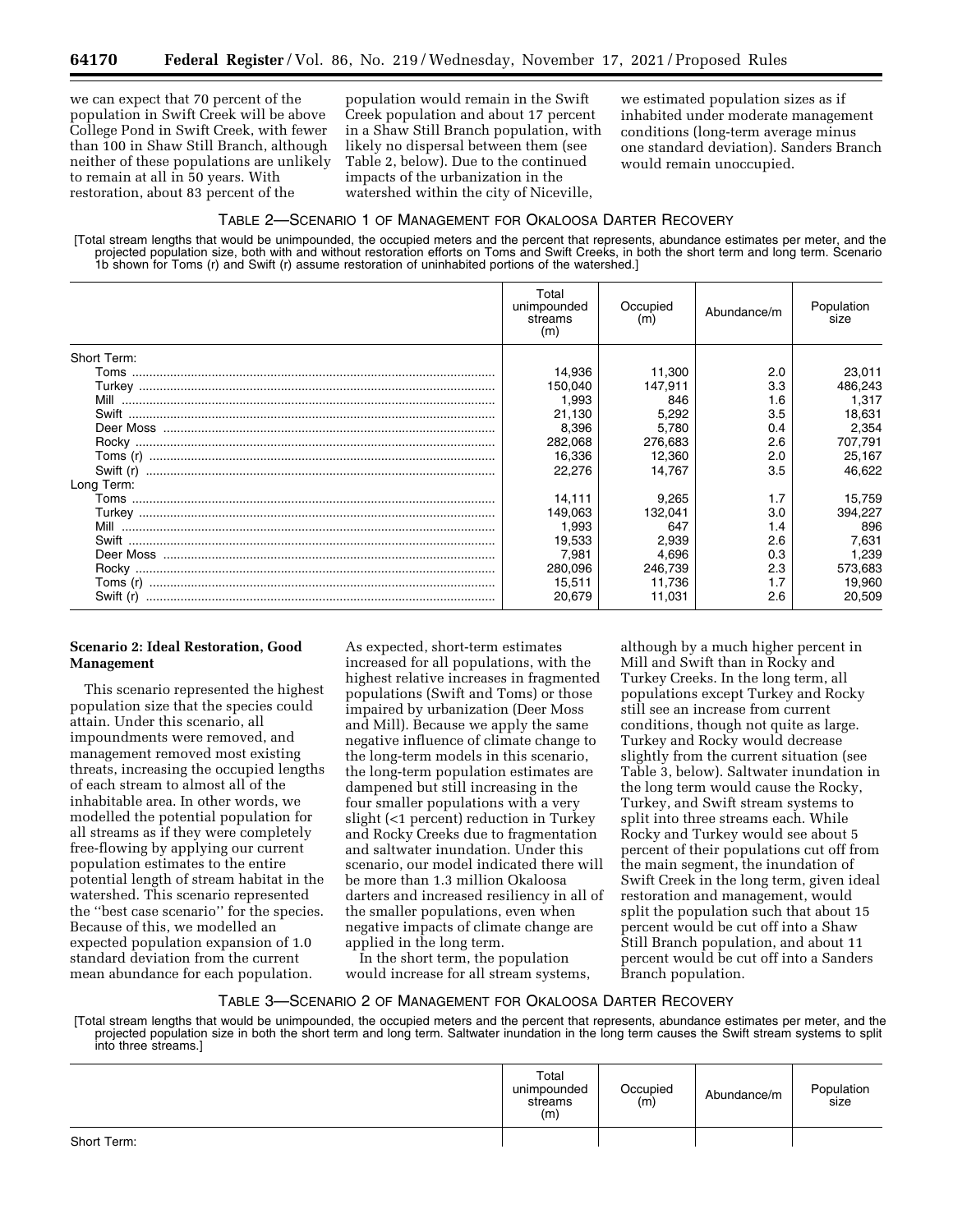# TABLE 3—SCENARIO 2 OF MANAGEMENT FOR OKALOOSA DARTER RECOVERY—Continued

[Total stream lengths that would be unimpounded, the occupied meters and the percent that represents, abundance estimates per meter, and the projected population size in both the short term and long term. Saltwater inundation in the long term causes the Swift stream systems to split into three streams.]

|            | Total<br>unimpounded<br>streams<br>(m) | Occupied<br>(m) | Abundance/m | Population<br>size |
|------------|----------------------------------------|-----------------|-------------|--------------------|
|            | 18,510                                 | 18,247          | 2.7         | 49,397             |
|            | 152,692                                | 150,525         | 3.9         | 585,687            |
|            | 4.555                                  | 4.490           | 1.9         | 8,520              |
|            | 24,510                                 | 24,162          | 5.4         | 129,717            |
|            | 8,396                                  | 8,277           | 0.7         | 5,746              |
|            | 282.731                                | 278.719         | 3.0         | 842,921            |
| Long Term: |                                        |                 |             |                    |
|            | 17,685                                 | 15,666          | 2.4         | 37,153             |
|            | 151.715                                | 134,390         | 3.6         | 482,352            |
|            | 4,555                                  | 4.035           |             | 6,968              |
|            | 22.913                                 | 14,816          | 4.4         | 65,852             |
|            |                                        | 3,146           | 4.4         | 13,982             |
|            |                                        | 2.334           | 4.4         | 10,374             |
|            | 7.981                                  | 7.070           | 0.6         | 3,894              |
|            | 280.759                                | 248.699         | 2.8         | 694.169            |

### **Scenario 3: Poor Management**

To model what the future effect of poor management decisions, developments, or other habitat impacts would be in terms of a decrease in average Okaloosa darter abundance per meter, we considered the configuration (or geography) of each stream system for each population. In streams that are complex (have many branching tributaries) or are generally large, a severe negative impact (such as a chemical spill or source of chronic sedimentation) at any of the headwaters would be more likely to impact a smaller percentage of the population compared to a similar impact in the headwaters of a low-complexity (few tributaries) or small stream system. For scenarios 3 and 4, we first assessed the effects of an impact that might occur at the worst possible placement within each watershed by finding the longest length of stream that could be affected by a major impact at the headwaters; in other words, the longest possible downstream distance that could be affected by a single upstream impact. We calculated this distance for each stream (USFWS 2019, Figure 14) and then took that distance and calculated the percent of the total unimpounded

streams it would affect (USFWS 2019, Table 7). This percent represents the maximum percent of the stream system that could be affected by one management decision or development. In real-world terms, if one of the outlying airfields that are located in the upper reaches of these stream systems (USFWS 2019, Figure 14) were to be reactivated for military or other uses, the amount of stream impacted could come close to or meet these estimates of ''largest percent affected.''

For both the ''Poor'' and ''Worst'' management scenarios, we used this ''largest percent affected'' to model declines in Okaloosa darter abundances based on whether management was considered ''poor'' or ''worst,'' and whether we were assessing the scenario in the long or short term (USFWS 2019, Table 8).

For management that was ''poor,'' looking at the short term, we considered a management decision or set of decisions or impacts that would decrease the average abundance by 1 standard deviation across this ''largest percent affected'' (this percent of the occupied meters). The remainder of the occupied stream length stayed at current Okaloosa darter abundances. In the long

term, we proposed that management impacts could continue to affect these streams either in unfortunate locations or in great magnitude and, coupled with unknown impacts of climate change and the associated warming over that time span, will decrease all abundance estimates an additional 0.5 standard deviation (USFWS 2019, Table 8). As with ''Status Quo,'' we modeled poor management coupled with either no restoration efforts or removal of beaver dams on Toms Creek and restoration of College Pond on Swift Creek.

Under this scenario (see Table 4, below), all population sizes decreased. In the long term, the Swift population dropped below 10,000 individuals unless College Pond is restored, in which case the population almost doubled in the short term and still maintained 15 percent more than current in the long term. In the long term, the Swift Creek population dropped below 10,000 individuals without restoration, and the populations in both Deer Moss and Mill Creeks dropped below 1,000 individuals. Even so, long-term resiliency in Toms, Turkey, Swift, and Rocky Creeks remained relatively unchanged from the ''Status Quo'' models.

# TABLE 4—SCENARIO 3 OF MANAGEMENT FOR OKALOOSA DARTER RECOVERY

[Total stream lengths that would be unimpounded, the occupied meters and the percent that represents, abundance estimates per meter, and the projected population size, both with and without restoration efforts on Toms and Swift Creeks, in both the short term and long term.]

|                     | Total<br>unimpounded<br>streams<br>(m) | Occupied<br>(m) | Avg.<br>Abundance/m | Population<br>size |
|---------------------|----------------------------------------|-----------------|---------------------|--------------------|
| Short Term:<br>Toms | 14,936                                 | 11,300          | 8. ا                | 20,333             |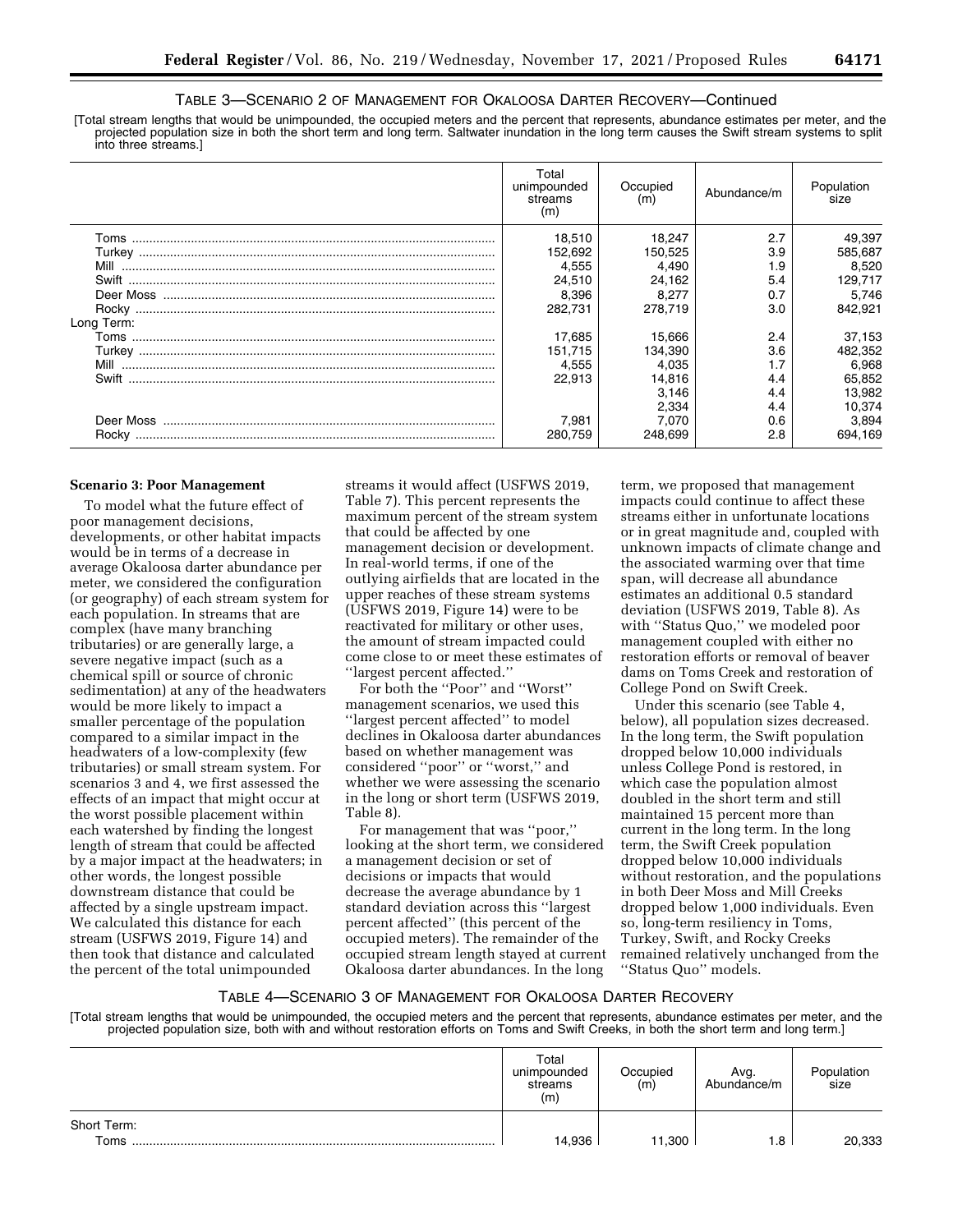# TABLE 4—SCENARIO 3 OF MANAGEMENT FOR OKALOOSA DARTER RECOVERY—Continued

[Total stream lengths that would be unimpounded, the occupied meters and the percent that represents, abundance estimates per meter, and the projected population size, both with and without restoration efforts on Toms and Swift Creeks, in both the short term and long term.]

|            | Total<br>unimpounded<br>streams<br>(m) | Occupied<br>(m) | Avg.<br>Abundance/m | Population<br>size |
|------------|----------------------------------------|-----------------|---------------------|--------------------|
|            | 150,040                                | 147.911         | 3.2                 | 474,298            |
| Mill       | 1.993                                  | 846             | 1.3                 | 1.057              |
|            | 21.130                                 | 5,292           | 3.1                 | 16,321             |
|            | 8.396                                  | 5,780           | 0.2                 | 1.075              |
|            | 282.068                                | 276,683         | 2.5                 | 692.277            |
|            | 16.336                                 | 12.360          | 1.8                 | 21.913             |
|            | 22.276                                 | 14.767          | 2.8                 | 41.688             |
| Long Term: |                                        |                 |                     |                    |
|            | 14.111                                 | 9,265           | 1.5                 | 13,563             |
|            | 149.063                                | 132.041         | 2.9                 | 383,564            |
|            | 1.993                                  | 647             |                     | 698                |
|            | 19,533                                 | 2,939           | 2.2                 | 6,348              |
|            | 7.981                                  | 4.696           | 0.1                 | 284                |
|            | 280.096                                | 246,739         | 2.3                 | 559,848            |
|            | 15.511                                 | 10.184          | 1.4                 | 14.640             |
| Swift (r)  | 20,679                                 | 13,290          | 1.9                 | 25.238             |

#### **Scenario 4: Worst Management**

This scenario is very pessimistic. We considered a management decision or set of decisions or impacts that would decrease the average abundance by 2 standard deviations across the ''largest percent affected,'' described above. The remainder of the occupied stream length in Scenario 4 was then considered to be occupied at the ''poor'' Okaloosa darter abundances (a reduction of 1 standard deviation). As with other scenarios, we modeled climate change impacts as an additional reduction of 0.5 standard

deviations from the long-term mean and considered the impact of restoration in Toms and Swift Creeks in a separate model.

This is the only scenario where we modelled an extirpation. All populations were reduced by at least 20 percent, even in the short term (see Table 5, below). Under this scenario, Mill and Deer Moss Creek dropped below 1,000 individuals in the short term, and Deer Moss Creek became extirpated in the long term. We estimated a population decline in Toms Creek to approximately half the

population estimate of the ''Status Quo'' scenario. Our model projected that Swift Creek could drop to approximately one quarter the population anticipated under the ''Status Quo''; however, the restoration of College Pond would prevent this population from dropping below 10,000 individuals in the short term and more than quadruple the population estimate in the long term. The Turkey and Rocky populations would maintain high resiliency, above 300,000 individuals, even in the long term.

# TABLE 5—SCENARIO 4 OF MANAGEMENT FOR OKALOOSA DARTER RECOVERY

[Total stream lengths that would be unimpounded, the occupied meters and the percent that represents, abundance estimates per meter, and the projected population size, both with and without restoration efforts on Toms and Swift Creeks, in both the short term and long term.]

|             | Total<br>unimpounded<br>streams<br>(m) | Occupied<br>(m) | Avg.<br>Abundance/m | Population<br>size |
|-------------|----------------------------------------|-----------------|---------------------|--------------------|
| Short Term: |                                        |                 |                     |                    |
|             | 14.936                                 | 11,300          | 1.1                 | 12,752             |
|             | 150,040                                | 147,911         | 2.6                 | 385,027            |
|             | 1.993                                  | 846             | 0.9                 | 769                |
|             | 21,130                                 | 5,292           | 1.3                 | 6,760              |
|             | 8.396                                  | 5,780           | 0.0                 | 159                |
|             | 282,068                                | 276,683         | 2.0                 | 563,304            |
|             | 16,336                                 | 12.360          | 1.1                 | 13,622             |
|             | 22,276                                 | 14.767          | 1.0                 | 15.377             |
| Long Term:  |                                        |                 |                     |                    |
|             | 14.111                                 | 9,265           | 0.8                 | 7,348              |
|             | 149,063                                | 132.041         | 2.3                 | 303,870            |
|             | 1.993                                  | 647             | 0.7                 | 478                |
|             | 19,533                                 | 2,939           | 0.6                 | 1,680              |
|             | 7.981                                  | 4.696           | 0.0                 | $\Omega$           |
|             | 280.096                                | 246.739         | 1.8                 | 444,833            |
|             | 15,511                                 | 11,736          | 0.8                 | 8,998              |
|             | 20.679                                 | 13,290          | 0.5                 | 6,192              |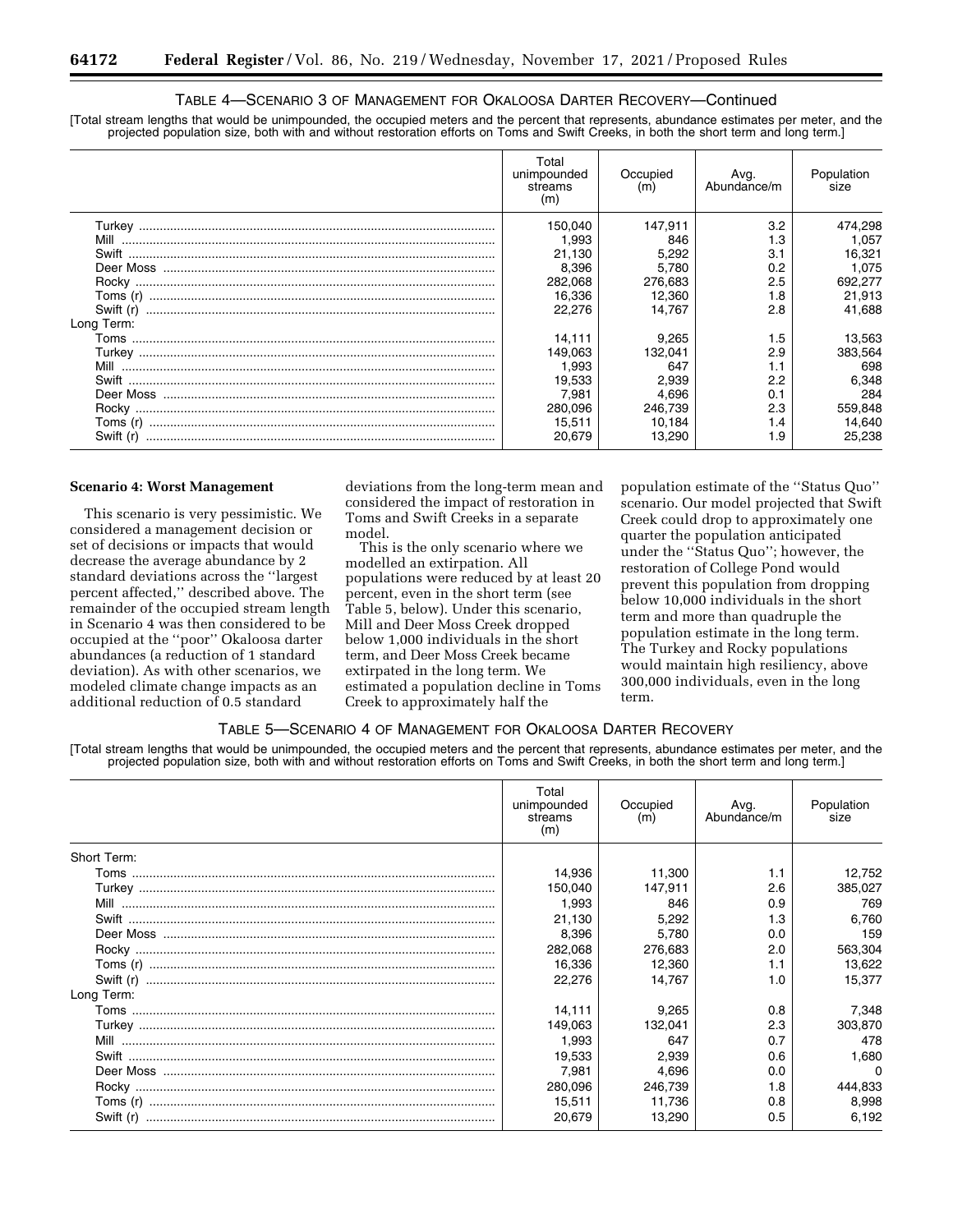## *Future Resiliency*

Our projections of how resiliency will change in the future are based on the completion or success of specific restoration efforts, nonspecific changes to the management of Okaloosa darter streams or other unforeseen impacts, and the effects of climate change, including unknown effects to the streams from temperature increases, drought, frequent or heavy rainfalls, or invasive species. Our models showed population increases only under ''ideal restoration—good management,'' with the exception of restoration efforts on Swift Creek, which increase the population even under the ''poor'' management scenario. We also took a pessimistic approach to climate change impacts by applying population reductions to all populations in the long-term models. Accordingly, population numbers declined in the long-term models across all stream systems in the absence of future management efforts. Both Mill Creek and Deer Moss Creek remained at low resiliency and decreased to fewer than 1,000 individuals or became extirpated in the long term under the ''poor'' and ''worst'' scenarios. Toms Creek maintained a moderate resiliency in all but the ''worst'' scenario. Swift Creek would see a huge benefit from the removal of beaver impoundments in College Pond, which even under ''poor'' management conditions, would almost double its population size in the short term. In the long term, restoring College Pond resulted in the most robust population gains, roughly quadrupling population estimates under ''poor'' and ''worst'' scenarios. Even under the worst projected management or impact scenario, the estimated sizes of Rocky and Turkey populations did not drop below 300,000, and resiliency in these populations remained exceptionally high.

In general, in our scenarios, the larger populations were more resilient and were more likely than small populations to maintain resiliency in the future. The Deer Moss population is considered to have a low resiliency in comparison to the other populations; however, even under ideal conditions, our models suggested that this population can increase to only about 4,000 individuals, which remains below our designation of moderate resiliency. So, even under ''ideal'' conditions, this population will always have low resiliency. Regardless, the Deer Moss Creek population has persisted over time, even with a much lower resiliency than the other populations. When comparing model outcomes to the most

likely future scenario, ''status quo,'' we do not see shifts in resiliency categorization for any of the populations. Only under the ''worst'' scenario were the resiliency for Toms and Swift Creeks depressed, indicating that the two large populations, Turkey and Rocky, should maintain high to very high resiliency in perpetuity. From a population standpoint, a reduction of 2.5 standard deviations from the longterm mean is massive and highly unlikely, indicating the ''worst'' scenario is a depiction of a truly catastrophic decline. Even under this scenario, five of the six populations remain. At the species level, Okaloosa darters exhibit moderate to high resiliency even under the worst-case scenario.

# *Future Redundancy*

Determined by the number of populations, their resiliency, and their distribution (and connectivity), redundancy describes the probability the species has a margin of safety to withstand or recover from catastrophic events (such as a rare destructive natural event or episode involving many populations). Okaloosa darters have a constrained range, limited to just six populations in six streams, and redundancy is naturally low. However, the Okaloosa darter inhabits its historical range almost completely, exhibiting documented resiliency to natural phenomena such as hurricanes and drought (USFWS 2019, p. 23).

Four of the populations, the ones with the lowest current resiliency, are considered highly vulnerable to catastrophic events due to their stream configuration. We determined the ''largest percent affected'' in Mill Creek to be 90 percent (USFWS 2019, Table 7). Thus, a major impact like a toxic chemical spill in the upper watershed could result in drastic population declines. Further, climate change could have consequences that make the streams uninhabitable to Okaloosa darters; temperature rise is one potential threat, but other impacts are possible. Invasive species could also extirpate an entire population were a highly competitive predator to be introduced; tilapia, for instance, are highly invasive and are well documented to cause local extinctions of native species through resource competition, predation, and habitat alteration (Canonico et al. 2005, pp. 467–474; Zambrano et al. 2006, pp. 1906–1909). Given the species' limited range, catastrophic events or the invasion of a nonnative species or steady changes such as increased stream temperatures due to climate change could impact one or more populations.

Even so, our modeling resulted in only one population completely failing in the long term under our ''worst'' management scenario, and that scenario assumed drastic declines across all six populations. Thus, loss of redundancy is unlikely in all but the most extreme circumstances. Accordingly, we do not expect Okaloosa darter viability to be characterized by a loss in redundancy unless management fails dramatically in the coming years or a major impact occurs.

#### *Future Representation*

All representative units are predicted to retain the same number of populations at least 50 years into the future, except in the scenario where management is particularly bad (Worst scenario). In the Worst scenario, the Deer Moss population becomes extirpated and the Mill population would experience heavy declines. In both the Poor and Worst scenarios, each representative unit will have populations with decreased resiliency, both within the next 20 years (short term) and next 50 years (long term); however, even under the Worst scenario, the two large populations (Turkey Creek and Rocky Creek) will ensure continued resiliency for those populations. The Toms Creek population, being the only population in its representative unit, will see decreased resiliency in the short term in all scenarios except those with current or ideal management and in the long term, all scenarios except those with ideal management.

# **Determination of Species Status**

Section 4 of the Act (16 U.S.C. 1533) and its implementing regulations (50 CFR part 424) set forth the procedures for determining whether a species meets the definition of an endangered species or a threatened species. The Act defines an endangered species as a species that is ''in danger of extinction throughout all or a significant portion of its range,'' and a threatened species as a species that is ''likely to become an endangered species within the foreseeable future throughout all or a significant portion of its range.'' For a more detailed discussion on the factors considered when determining whether a species meets the definition of an endangered species or a threatened species and our analysis on how we determine the foreseeable future in making these decisions, please see Regulatory and Analytical Framework.

Okaloosa darter is a narrow endemic, occurring only in six stream systems in Walton and Okaloosa Counties, Florida. The darter currently occurs within all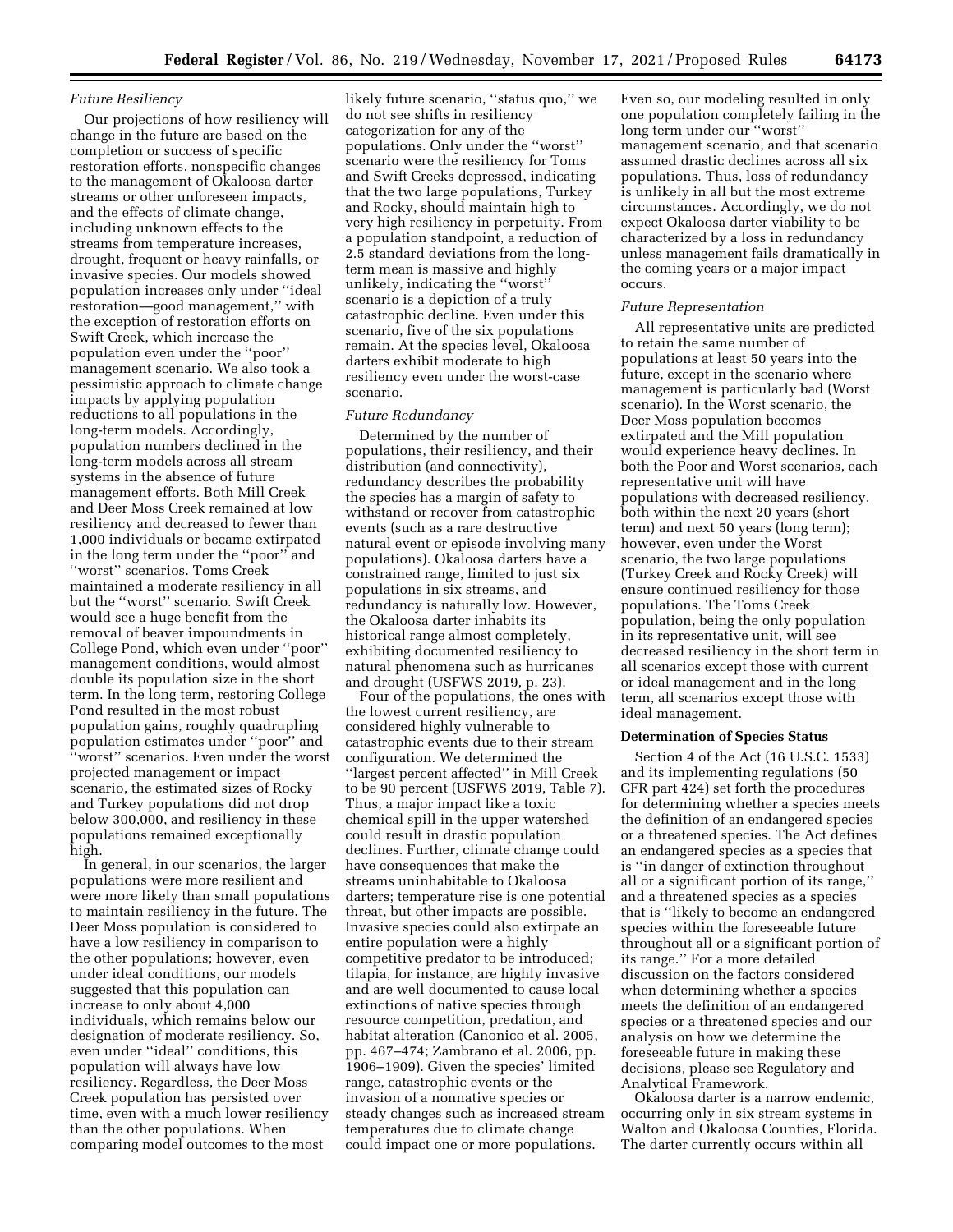six historical watersheds. Populations in restoration occurs. Deer Moss Creek is two of those watersheds are currently highly resilient, two are moderately resilient, and two have low resiliency. While the populations have been affected by impoundments, urbanization (on the lower ends of the streams), and land use impacts (*e.g.,* sedimentation), current population estimates show approximately one million darters across its range. Redundancy is demonstrated through the darters' presence in multiple tributaries within most watersheds, and representation is demonstrated through the genetic structure of the populations. All six extant populations exhibit genetic differentiation, and the species is extant across all three representative units. Overall, the populations are robust. Because approximately 90 percent of the species' range is under the management of Eglin AFB, urbanization will have little to no future effect. Okaloosa darters occur in multiple stream systems, which provides redundancy, and no long-term threats are presently impacting Okaloosa darters at the species level. Accordingly, we conclude that the species is not currently in danger of extinction, and thus does not meet the definition of an endangered species, throughout its range.

In considering whether the species continues to meet the definition of a threatened species (likely to become an endangered species within the foreseeable future) throughout its range, we identified the foreseeable future for Okaloosa darters to be 20–50 years based on our ability to reliably predict the species' response to current and future threats. Over 90 percent of the darter's range is located on Eglin AFB and will continue to benefit from the conservation protections resulting from the Eglin AFB INRMP. Overall, while there may be some loss of resiliency due to climate change, in all but the worstcase scenario, all extant populations will remain. Redundancy will remain the same except under the worst-case scenario, as will representation. Under all four management scenarios, two darter populations (Turkey Creek and Rocky Creek) are expected to continue to be highly resilient. Toms Creek will continue to be moderately resilient in all but the worst-case scenario, in which case its resilience will fall to low. The currently uninhabited tributaries in the Swift Creek watershed will continue to be isolated due to sea level rise, and without restoration, Swift Creek itself will be the only occupied tributary in this population; however, the upper Swift Creek population will continue to serve as a source for recolonization if

the only population with potential for extirpation, and then only under the worst-case scenario. Further, this population exhibits low resiliency even under ''ideal'' conditions, and its extirpation would not compromise the resiliency of the Rocky Creek representative unit. In other words, while some populations may decline or even become extirpated under the two negative scenarios, under all scenarios Okaloosa darters will exhibit sufficient resiliency, redundancy, and representation to maintain viability for the foreseeable future. Accordingly, we conclude that the species is not likely to become in danger of extinction in the foreseeable future throughout all of its range.

# *Status Throughout a Significant Portion of Its Range*

Under the Act and our implementing regulations, a species may warrant listing if it is in danger of extinction or likely to become so in the foreseeable future throughout all or a significant portion of its range. Having determined that the Okaloosa darter is not in danger of extinction or likely to become so in the foreseeable future throughout all of its range, we now consider whether it may be in danger of extinction or likely to become so in the foreseeable future in a significant portion of its range—that is, whether there is any portion of the species' range for which it is true that both (1) the portion is significant; and (2) the species is in danger of extinction now or likely to become so in the foreseeable future in that portion. Depending on the case, it might be more efficient for us to address the ''significance'' question or the ''status'' question first. We can choose to address either question first. Regardless of which question we address first, if we reach a negative answer with respect to the first question that we address, we do not need to evaluate the other question for that portion of the species' range.

In undertaking this analysis for Okaloosa darters, we chose to address the status question first—we considered information pertaining to the geographic distribution of both the species and the threats that the species faces, to identify any portions of the range where the species is endangered or threatened. We examined whether any threats are geographically concentrated in any portion of the species' range at a biologically meaningful scale. It is important to note at the outset that this is a narrow endemic with a naturally limited range. We examined the following threats: Land use and management practices on Eglin AFB and

urbanization around the lower reaches of streams outside of Eglin AFB. Urbanization is the greatest threat to Okaloosa darter, as development leads to pollution, erosion, and sedimentation, altered water flows, and dispersal barriers through multiple pathways. The threats of sea level rise and urbanization are present in the southern portion of each population, so they are not concentrated on any one population.

As described above, no threats are concentrated in any portion of that range. Although the main threat, urbanization, is present only in the downstream portion of the watersheds five of the six watersheds pass through the cities of Niceville and Valparaiso before emptying into Choctawhatchee Bay—these urban impacts are not concentrated on any one population. Because the majority of the watersheds are forested and geology is consistent throughout the Okaloosa darter's range, the effects of canopy closure and erosion should be similar across all six watersheds.

We found no concentration of threats in any portion of the Okaloosa darter's range at a biologically meaningful scale. Therefore, no portion of the species' range can provide a basis for determining that the species is in danger of extinction now or likely to become so in the foreseeable future in a significant portion of its range, and we find that the species is not in danger of extinction now or likely to become so within the foreseeable future in any significant portion of its range. This is consistent with the courts' holdings in *Desert Survivors* v. *Department of the Interior,*  No. 16–cv–01165–JCS, 2018 WL 4053447 (N.D. Cal. Aug. 24, 2018), and *Center for Biological Diversity* v. *Jewell,*  248 F. Supp. 3d, 946, 959 (D. Ariz. 2017).

#### *Determination of Status*

Our review of the best available scientific and commercial information indicates that the Okaloosa darter does not meet the definition of an endangered species or a threatened species in accordance with sections 3(6) and 3(20) of the Act. Therefore, we propose to delist the Okaloosa darter from the Federal List of Endangered and Threatened Wildlife.

## **Effects of This Proposed Rule**

This proposal, if finalized, would revise 50 CFR 17.11(h) and 17.44(bb) by removing Okaloosa darter from the Federal List of Endangered and Threatened Wildlife and removing the section 4(d) rule for this species. The prohibitions and conservation measures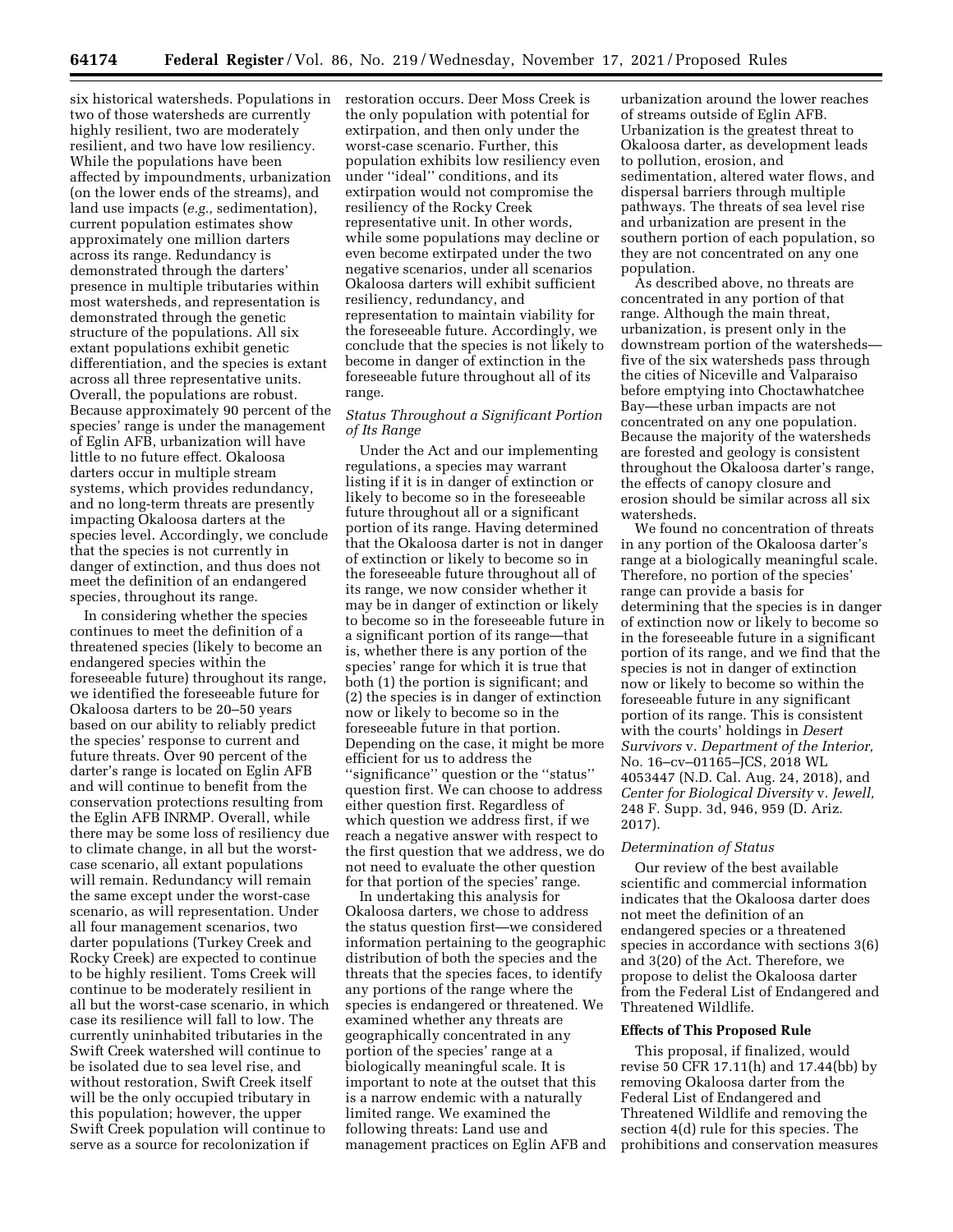provided by the Act, particularly through sections 7 and 9, would no longer apply to this species. Federal agencies would no longer be required to consult with the Service under section 7 of the Act in the event that activities they authorize, fund, or carry out may affect Okaloosa darter. However, approximately 90 percent of the 457 square-kilometer (176-square-mile) watershed drainage area that historically supported Okaloosa darters is Federal property under the management of Eglin AFB, and about 98.7 percent of the stream length in the current range of Okaloosa darters is within the boundaries of Eglin AFB.

As discussed above, Eglin AFB encompasses the headwaters of all six of these drainages. Benefits from the conservation protections will continue because the Air Force will maintain its INRMP for the benefit of other listed species, such as the red-cockaded woodpecker (USAF 2017c, p. 3–1; (76 FR 18088, April 1, 2011). Thus, the INRMP will continue to provide for the conservation of Okaloosa darters even if the species is delisted. Because the Service is required to approve INRMPs every 5 years, we will be able to ensure that this INRMP continues to protect Okaloosa darters into the future. There is no critical habitat designated for this species, so there would be no effect to 50 CFR 17.95.

# **Post-Delisting Monitoring**

Section 4(g)(1) of the Act requires us, in cooperation with the States, to implement a monitoring program for not less than 5 years for all species that have been delisted due to recovery. Postdelisting monitoring (PDM) refers to activities undertaken to verify that a species delisted remains secure from the risk of extinction after the protections of the Act no longer apply. The primary goal of PDM is to monitor the species to ensure that its status does not deteriorate, and if a decline is detected, to take measures to halt the decline so that proposing it as a threatened or endangered species is not again needed. If at any time during the monitoring period data indicate that protective status under the Act should be reinstated, we can initiate listing procedures, including, if appropriate, emergency listing.

Section 4(g) of the Act explicitly requires that we cooperate with the States in development and implementation of PDM programs. However, we remain ultimately responsible for compliance with section 4(g) and, therefore, must remain actively engaged in all phases of PDM. We also seek active participation of other

entities that are expected to assume responsibilities for the species' conservation after delisting.

We will coordinate with other Federal agencies, State resource agencies, interested scientific organizations, and others as appropriate to develop and implement an effective PDM plan for the Okaloosa darter. The PDM plan will build upon current research and effective management practices that have improved the status of the species since listing. Ensuring continued implementation of proven management strategies that have been developed to sustain the species will be a fundamental goal for the PDM plan. The PDM plan will identify measurable management thresholds and responses for detecting and reacting to significant changes in Okaloosa darter numbers, distribution, and persistence. If declines are detected equaling of exceeding these thresholds, the Service, in combination with other PDM participants, will investigate causes of the declines. The investigation will be to determine if the Okaloosa darter warrants expanded monitoring, additional protection under the Act.

We are proposing to delist Okaloosa darters based on all six extant populations exhibiting genetic differentiation and the species is extant across all three representation units. Overall, the populations are robust. Because approximately 90 percent of the species' range is under the management of Eglin AFB, urbanization will have little to no future effect. The Okaloosa darter occurs in multiple stream systems, and no long-term threats are presently impacting the Okaloosa darter at the species level. Since delisting would be, in part, due to conservation actions taken by stakeholders, we have prepared a draft PDM plan for Okaloosa darters. The draft PDM plan discusses the current status of the taxon and describes the methods proposed for monitoring if we delist the taxon. The draft PDM plan: (1) Summarizes the status of Okaloosa darters at the time of proposed delisting; (2) describes frequency and duration of monitoring; (3) discusses monitoring methods and potential sampling regimes; (4) defines what potential triggers will be evaluated to address the need for additional monitoring; (5) outlines reporting requirements and procedures; (6) proposes a schedule for implementing the PDM plan; and (7) defines responsibilities. It is our intent to work with our partners towards maintaining the recovered status of Okaloosa darters. We will seek public and peer reviewer comments on the draft PDM plan, including its objectives and procedures

# (see **FOR FURTHER INFORMATION CONTACT** and Information Requested, above), with the publication of this proposed rule.

Concurrent with this proposed delisting rule, we announce the draft PDM plan's availability for public review at *<http://www.regulations.gov>* under Docket Number FWS–R4–ES– 2021–0036. The Service prepared this draft PDM plan in coordination with Eglin AFB, based largely on monitoring methods developed by the U.S. Geological Survey and Loyola University New Orleans (USFWS 2021, p. 5). The Service designed the PDM plan to detect substantial changes in habitat occupied by Okaloosa darter and declines in Okaloosa darter occurrences with reasonable certainty and precision. It meets the minimum requirement set forth by the Act because it monitors the status of Okaloosa darter using a structured sampling regime over a 10 year period.

Copies can also be obtained from the Service's Panama City Ecological Services Field Office (see **FOR FURTHER INFORMATION CONTACT**). We anticipate finalizing this plan, considering all public comments, prior to making a final determination on the proposed delisting rule.

## **Required Determinations**

#### *Clarity of the Proposed Rule*

We are required by Executive Orders 12866 and 12988 and by the Presidential Memorandum of June 1, 1998, to write all rules in plain language. This means that each rule we publish must:

(a) Be logically organized;

(b) Use the active voice to address readers directly;

(c) Use clear language rather than jargon;

(d) Be divided into short sections and sentences; and

(e) Use lists and tables wherever possible.

If you feel that we have not met these requirements, send us comments by one of the methods listed in **ADDRESSES**. To better help revise the rule, your comments should be as specific as possible. For example, you should tell us the numbers of the sections or paragraphs that are unclearly written, which sections or sentences are too long, the sections where you feel lists or tables would be useful, etc.

#### *National Environmental Policy Act*

We have determined that we do not need to prepare an environmental assessment or environmental impact statement, as defined in the National Environmental Policy Act (42 U.S.C.